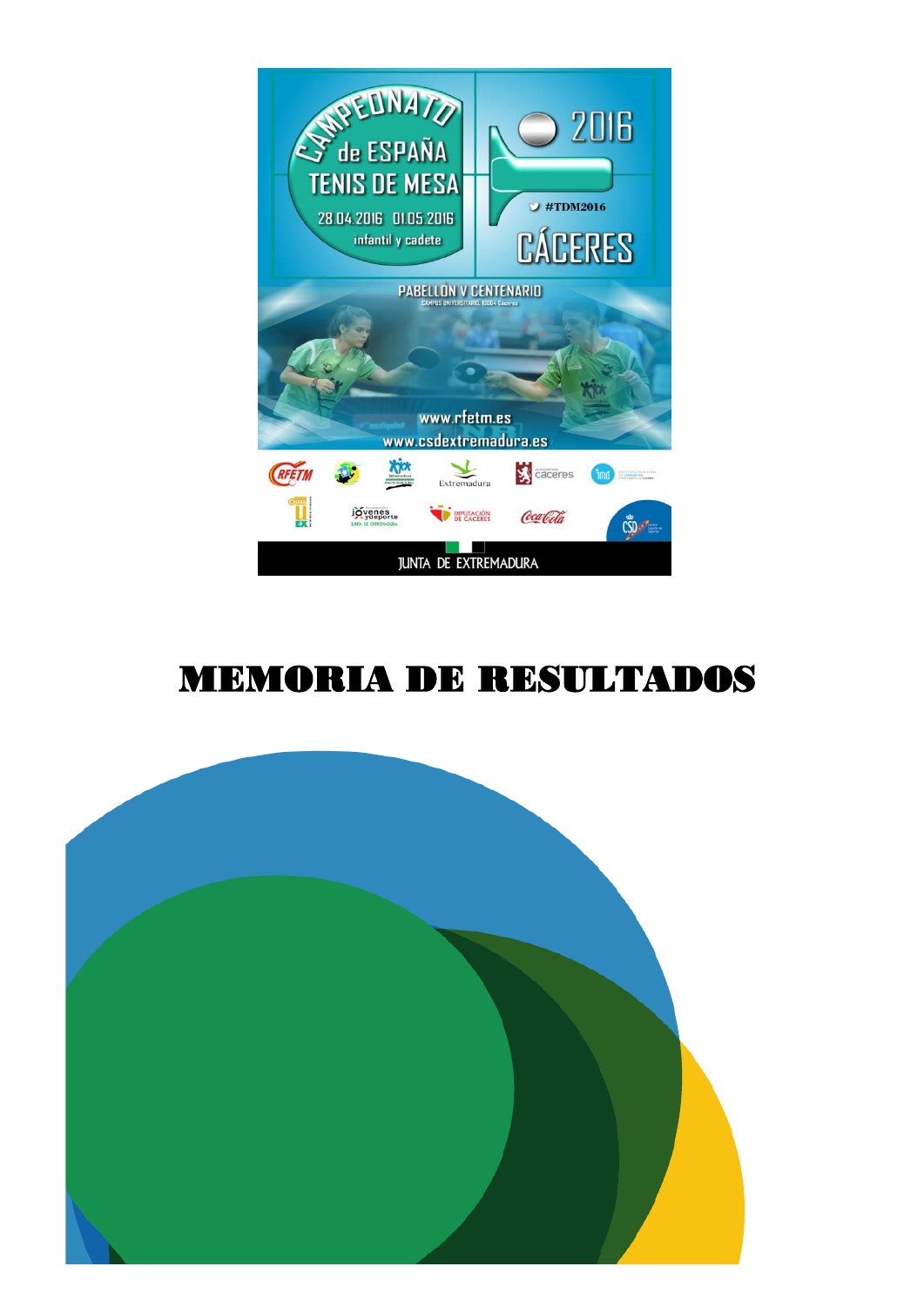

| TENIS DE NESA<br>混沌混乱 血管测量 | <b>CAMPEDNATO</b><br><b>DESPAÑA</b><br><b>TENIS DE MESA</b> | A23M 30 20VET<br>解剖血 建冷药 |
|----------------------------|-------------------------------------------------------------|--------------------------|
| infantil v cadete          |                                                             |                          |



## **CAMPEONATO DE ESPAÑA ESCOLAR 2016 - CACERES**

|                 | Dia Hora\Mesa | $\mathbf{1}$                    | 2                               | 3                             | 4                                               | 5.                        | 6                             | 7                                        | 8                                        | 9                                        | 10                                       | 11                                          | 12                                        | 13                                       | 14                                       | 15                                       | 16                                       | 17      |
|-----------------|---------------|---------------------------------|---------------------------------|-------------------------------|-------------------------------------------------|---------------------------|-------------------------------|------------------------------------------|------------------------------------------|------------------------------------------|------------------------------------------|---------------------------------------------|-------------------------------------------|------------------------------------------|------------------------------------------|------------------------------------------|------------------------------------------|---------|
| 29              | 9:00          | <b>ECMGr1</b>                   |                                 |                               | ECMGr 2 ECMGr 2 ECMGr 3 ECMGr 3 ECMGr 4 ECMGr 4 |                           |                               |                                          | <b>EIMGr1</b>                            | EIMGr 2                                  | EIMGr 2                                  | EIMGr 3                                     | EIMGr 3                                   | EIMGr 4                                  | EIMGr 4                                  | ECFGr <sup>-</sup>                       | ECFGr 2                                  | ECFGr 3 |
| 29              | 10:30         | <b>ECMGr1</b>                   |                                 |                               | ECMGr 2 ECMGr 2 ECMGr 3 ECMGr 3 ECMGr 4 ECMGr 4 |                           |                               |                                          | EIFGr 1                                  | EIFGr 2                                  | EIFGr <sub>3</sub>                       | EIFGr <sub>3</sub>                          | EIFGr 4                                   | EIFGr 4                                  | ECFGr 2                                  | ECFGr <sub>3</sub>                       | ECFGr4                                   | ECFGr 4 |
| 29              | 12:00         | EIMGr 1                         | EIMGr 2                         | EIMGr 2                       | EIMGr 3                                         | EIMGr 3                   | EIMGr 4                       | EIMGr 4                                  | EIFGr 1                                  | EIFGr 2                                  | EIFGr <sub>3</sub>                       | EIFGr <sub>3</sub>                          | EIFGr 4                                   | EIFGr 4                                  | ECFGr 1                                  |                                          | ECFGr 4   ECFGr 4                        |         |
| 29              | 13:30         |                                 |                                 |                               |                                                 |                           |                               |                                          |                                          | <b>DESCANSO</b>                          |                                          |                                             |                                           |                                          |                                          |                                          |                                          |         |
| 29              | 16:00         | <b>ECMGr</b>                    |                                 |                               | ECMGr 1 ECMGr 2 ECMGr 2 ECMGr 3 ECMGr 3 ECMGr 4 |                           |                               |                                          | EIMGr 1                                  | EIMGr 2                                  | EIMGr 2                                  | EIMGr 3                                     | EIMGr 3                                   | EIMGr 4                                  | EIMGr 4                                  | ECFGr <sub>3</sub>                       |                                          |         |
| 29              | 17:45         | <b>ECMC</b><br>Cuartos          | <b>ECMC</b><br>Cuartos          | <b>ECMC</b><br><b>Cuartos</b> | EIFGr 1                                         | EIFGr 2                   | EIFGr <sub>3</sub>            | EIFGr <sub>3</sub>                       | EIFGr 4                                  | EIFGr 4                                  | <b>EIMC</b><br><b>Cuartos</b>            | <b>EIMC</b><br>Cuartos                      | <b>EIMC</b><br><b>Cuartos</b>             | ECFGr 1                                  | ECFGr 2                                  | ECFGr 4                                  | ECFGr 4                                  |         |
| 29              | 19:30         | <b>ECMF</b><br><b>Cuartos</b>   | <b>ECMF</b><br><b>Cuartos</b>   | <b>ECMF</b><br><b>Cuartos</b> | <b>ECMF</b><br><b>Cuartos</b>                   | <b>EIFF</b><br>Cuartos    | <b>EIFF</b><br><b>Cuartos</b> | EIFF<br><b>Cuartos</b>                   | <b>EIFF</b><br><b>Cuartos</b>            | <b>EIMF</b><br><b>Cuatos</b>             | <b>EIMF</b><br><b>Cuatos</b>             | <b>EIMF</b><br><b>Cuatos</b>                | <b>EIMF</b><br><b>Cuatos</b>              | <b>ECFF</b><br>Cuartos                   | <b>ECFF</b><br>Cuartos                   | <b>ECFF</b><br>Cuartos                   | <b>ECFF</b><br><b>Cuartos</b>            |         |
| 29              | 21:00         |                                 |                                 |                               |                                                 |                           |                               |                                          |                                          |                                          | <b>FINAL 1ª JORNADA DE COMPETICION</b>   |                                             |                                           |                                          |                                          |                                          |                                          |         |
| <b>Dia</b>      | Hora\Mesa     | 1                               | 2                               | 3                             | $\overline{4}$                                  | 5                         | 6                             | $\overline{7}$                           | 8                                        | 9                                        | 10                                       | 11                                          | 12                                        | 13                                       | 14                                       | 15                                       | 16                                       | 17      |
| 30              | 9:00          | <b>ECMF</b><br><b>SemiFinal</b> | <b>ECMF</b><br><b>SemiFinal</b> | <b>ECFF</b><br>SemiFinal      | <b>ECFF</b><br>SemiFinal                        | EIFF.<br><b>SemiFinal</b> | EIFF<br><b>SemiFinal</b>      | <b>EIMF</b><br><b>SemiFinal</b>          | <b>EIMF</b><br>SemiFinal                 | <b>ECMC</b><br><b>SemiFinal</b>          | <b>ECMC</b><br>SemiFinal                 | <b>ECFC</b><br>Cuartos                      |                                           | <b>EIMC</b><br><b>SemiFinal</b>          | <b>EIMC</b><br><b>SemiFinal</b>          | <b>EIFC</b><br>Cuartos                   | <b>EIFC</b><br>Cuartos                   |         |
| 30              | 10:45         | <b>ECFC</b><br>SemiFinal        | <b>ECFC</b><br><b>SemiFinal</b> | <b>EIFC</b><br>SemiFinal      | <b>EIFC</b><br><b>SemiFinal</b>                 |                           |                               | <b>ECMC</b><br>$5^{\circ}$ v $8^{\circ}$ | <b>EIMC</b><br>$5^{\circ}$ v $8^{\circ}$ | <b>ECMF</b><br>$5^{\circ}$ v $8^{\circ}$ | <b>ECMF</b><br>$5^{\circ}$ v $8^{\circ}$ | <b>ECFF</b><br>$5^{\circ}$ y $8^{\circ}$    | <b>ECFF</b><br>$5^{\circ}$ y $8^{\circ}$  | <b>EIMF</b><br>$5^{\circ}$ y $8^{\circ}$ | <b>EIMF</b><br>$5^{\circ}$ y $8^{\circ}$ | <b>EIFF</b><br>$5^{\circ}$ v $8^{\circ}$ | <b>EIFF</b><br>$5^{\circ}$ y $8^{\circ}$ |         |
| 30              | 12:30         | <b>ECMF</b><br>Final            | <b>EIFF</b><br>Final            | <b>EIMF</b><br>Final          | <b>ECFF</b><br>Final                            | <b>ECMC</b><br>Final      | <b>EIFC</b><br>Final          | <b>EIMC</b><br>Final                     | <b>ECFC</b><br>Final                     | <b>ECFC</b><br>$3^0$ y $4^0$             | <b>ECMC</b><br>$3^0$ y 4 <sup>0</sup>    | <b>EIFC</b><br>$3^{\circ}$ y 4 <sup>o</sup> | <b>EIMC</b><br>$3^{\circ}$ y 4 $^{\circ}$ |                                          |                                          |                                          |                                          |         |
| 30 <sub>o</sub> | 14:15         |                                 |                                 |                               |                                                 |                           |                               |                                          |                                          | <b>DESCANSO</b>                          |                                          |                                             |                                           |                                          |                                          |                                          |                                          |         |

















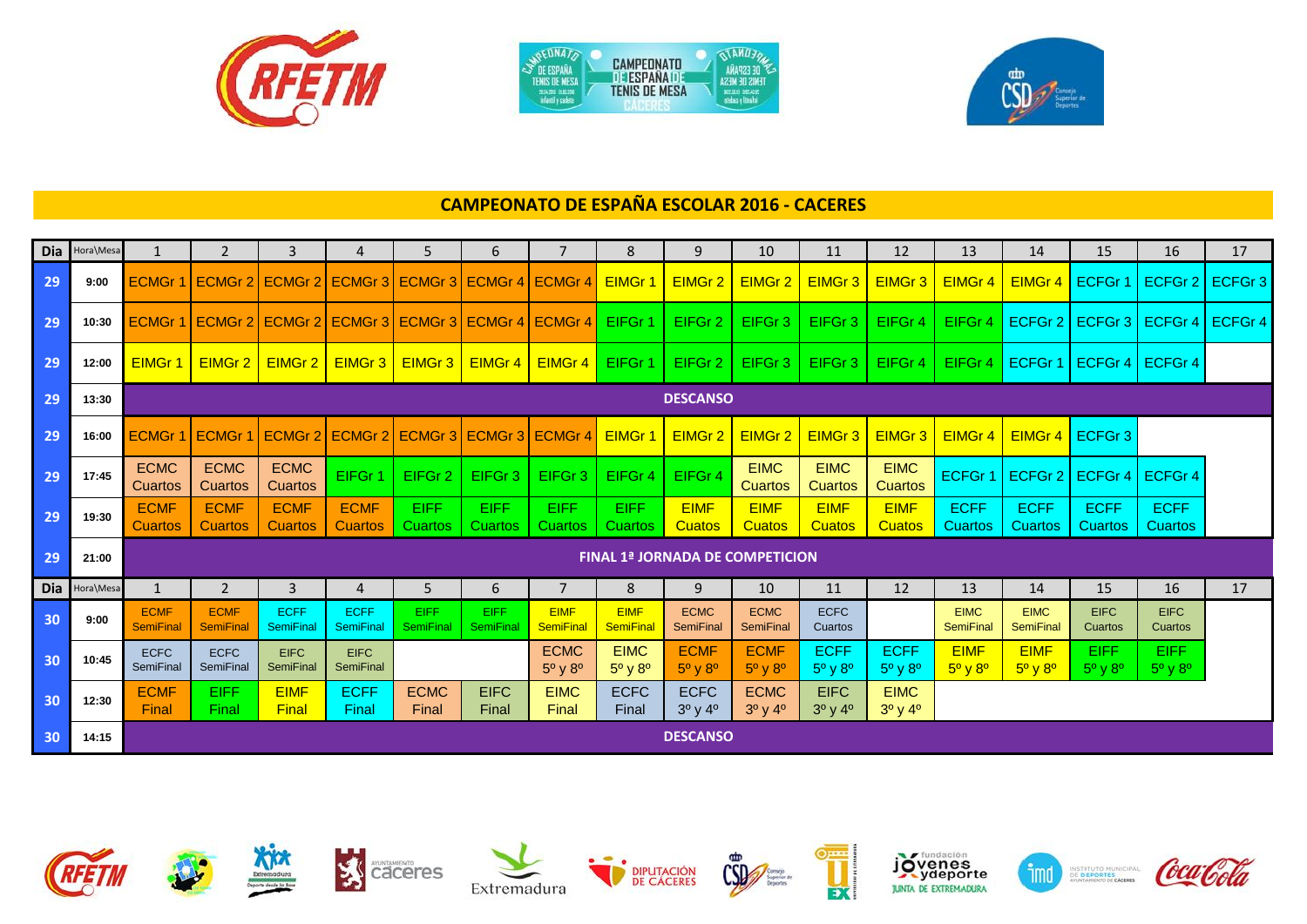

|           | <b>CAMPEDNATO</b><br><b>DESPAÑA</b> | A23M 30 2IM3T |
|-----------|-------------------------------------|---------------|
| 混沌混乱 血管测量 | <b>TENIS DE MESA</b>                | 解剖剂 建成的       |



# **CAMPEONATO DE ESPAÑA ESCOLAR 2016 - CACERES**

| Dia             | Hora\Mesa |                    |                 |                                                                                                                                           |               | 5.                  | 6              |           | 8                                                                                                           | 9             | 10            | 11            | 12            | 13                | 14             | 15                                   | 16                                   | 17              |
|-----------------|-----------|--------------------|-----------------|-------------------------------------------------------------------------------------------------------------------------------------------|---------------|---------------------|----------------|-----------|-------------------------------------------------------------------------------------------------------------|---------------|---------------|---------------|---------------|-------------------|----------------|--------------------------------------|--------------------------------------|-----------------|
| 30              | 16:00     |                    |                 |                                                                                                                                           |               |                     |                |           |                                                                                                             |               |               |               |               |                   |                |                                      |                                      |                 |
| 30              | 16:20     | <b>IIMGr4</b>      | <b>IIMGr 5</b>  | <b>IIMGr6</b>                                                                                                                             | <b>IIMGr7</b> | <b>IIMGr 8</b>      | <b>IIMGr 9</b> |           | <u>IIMGr 10   IIMGr 11   IIMGr 12   ICMGr 1   ICMGr 2   ICMGr 3   ICMGr 4   ICMGr 5   ICMGr 6   ICMGr 7</u> |               |               |               |               |                   |                |                                      |                                      |                 |
| 30              | 16:40     |                    | <b>IIMGr 5</b>  | <b>IIMGr6</b>                                                                                                                             |               | IIMGr 8             | IIMGr 9        | IIMGr 1   | IIMGr 11                                                                                                    | <b>IIIMGr</b> |               |               |               |                   |                |                                      |                                      |                 |
| 30              | 17:00     |                    |                 |                                                                                                                                           |               |                     |                |           |                                                                                                             |               |               |               |               |                   |                |                                      |                                      |                 |
| 30              | 17:20     |                    |                 | <b>ICMGr 8   ICMGr 9   ICMGr 10   ICMGr 11   ICMGr 12   IFGr 1</b>                                                                        |               |                     |                | IIFGr 2 I | <b>IIFGr3</b>                                                                                               | <b>IIFGr4</b> | IIFGr 5       | IIFGr 6       | <b>IIFGr7</b> | <b>IIFGr8</b>     |                | <b>IIFGr 9   IIFGr 10   IIFGr 11</b> |                                      |                 |
| 30              | 17:40     |                    |                 |                                                                                                                                           |               |                     |                |           |                                                                                                             |               |               |               |               |                   |                |                                      |                                      |                 |
| 30              | 18:00     |                    |                 |                                                                                                                                           |               |                     |                |           |                                                                                                             | IIMGr         | <b>IIMGr</b>  |               | IIMGr4        |                   |                |                                      |                                      |                 |
| 30              | 18:20     | ICFGr <sub>3</sub> | <b>ICFGr4</b>   | <b>ICFGr 5</b>                                                                                                                            | ICFGr 6       | <b>ICFGr 7</b>      | ICFGr8         |           | <b>ICFGr 9   ICFGr 10  </b>                                                                                 | <b>IIMGr1</b> | <b>IIMGr2</b> | <b>IIMGr3</b> | <b>IIMGr4</b> | <b>IIMGr 5</b>    | <b>IIMGr6</b>  | <b>IIMGr7</b>                        | <b>IIMGr 8</b>                       | <b>IIMGr 9</b>  |
| 30 <sub>o</sub> | 18:40     |                    |                 |                                                                                                                                           |               |                     |                |           |                                                                                                             | IIMGr         | <b>IIMGr</b>  | <b>IIMGr3</b> | <b>IIMGr4</b> | <b>IIMGr5</b>     | <b>IIMGr6</b>  | IIMGr                                | <b>IIMGr</b>                         | <b>AIMIGT 9</b> |
| 30              | 19:00     |                    |                 | IIMGr 1                                                                                                                                   |               |                     |                |           |                                                                                                             |               |               |               |               |                   |                |                                      |                                      |                 |
| 30              | 19:20     |                    |                 | <b>IIMGr 10   IIMGr 11   IIMGr 12   ICMGr 4   ICMGr 5   ICMGr 6   ICMGr 7   ICMGr 8   ICMGr 9  ICMGr 10  ICMGr 11  ICMGr 12   IIFGr 1</b> |               |                     |                |           |                                                                                                             |               |               |               |               |                   | <b>IIFGr 2</b> | <b>IIFGr3</b>                        | <b>IIFGr4</b>                        | HFGr 5          |
| 30              | 19:40     |                    | <b>IIMGr 11</b> | <b>IIMGr</b>                                                                                                                              |               |                     |                |           |                                                                                                             |               |               |               |               |                   |                |                                      |                                      |                 |
| 30              | 20:00     |                    |                 |                                                                                                                                           |               |                     |                |           |                                                                                                             |               |               |               |               |                   |                |                                      |                                      |                 |
| 30              | 20:20     | <b>IIFGr6</b>      | <b>IIFGr7</b>   | <b>IIFGr8</b>                                                                                                                             | <b>IIFGr9</b> | <b>I IIFGr 10 I</b> | l IIFGr 11 L   | ICFGr1    | ICFGr 2                                                                                                     |               | <b>ICFGr4</b> | ICFGr 5       |               | ICFGr 6   ICFGr 7 |                |                                      | <b>ICFGr 8   ICFGr 9   ICFGr 10 </b> |                 |
| 30              | 20:40     |                    |                 |                                                                                                                                           |               |                     |                |           |                                                                                                             |               |               |               |               |                   |                |                                      |                                      |                 |
| 30              | 21:00     |                    |                 |                                                                                                                                           |               |                     |                |           | <b>FINAL 2ª JORNADA DE COMPETICION</b>                                                                      |               |               |               |               |                   |                |                                      |                                      |                 |

















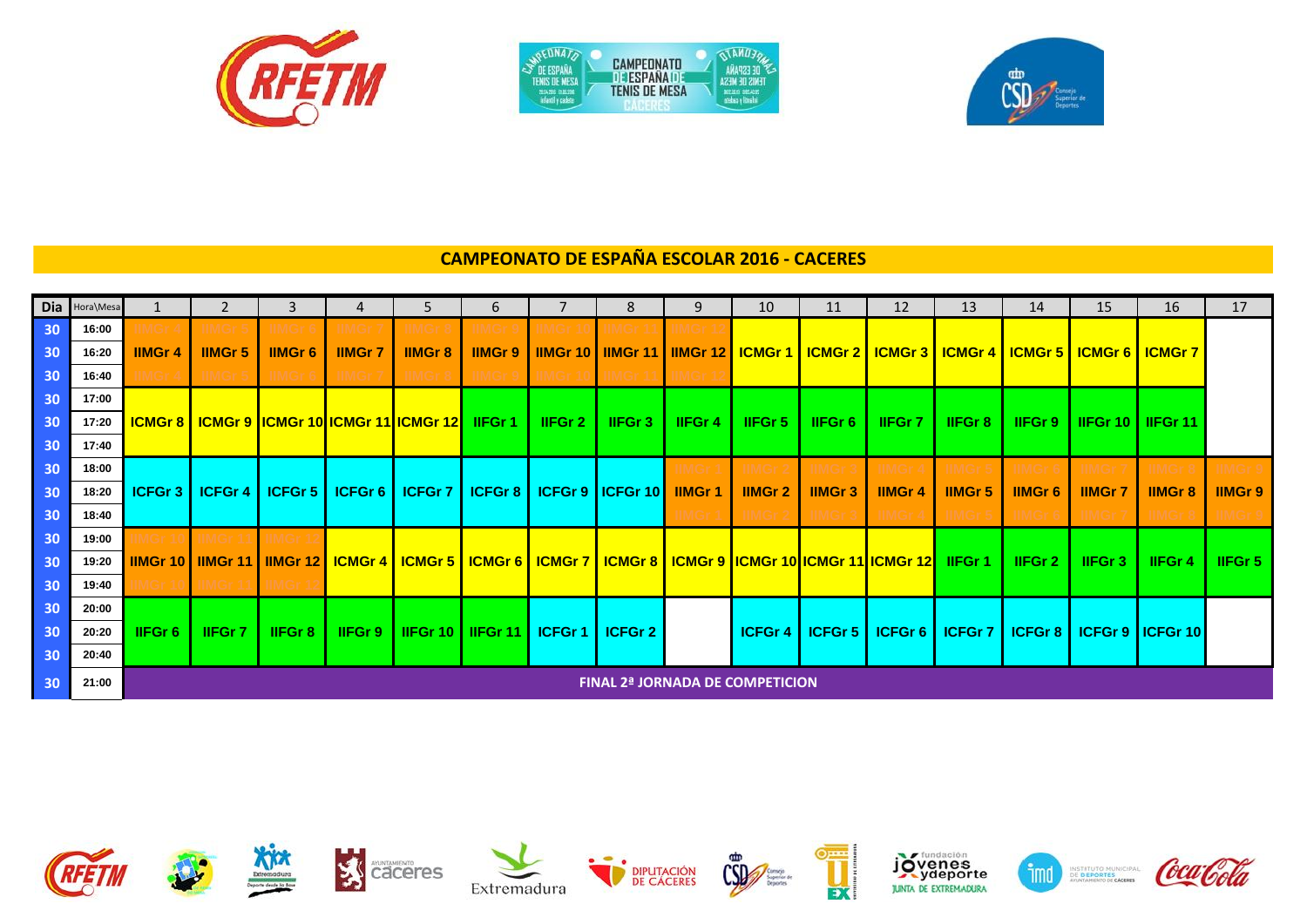

|                   | <b>CAMPEDNATO</b>    |                            |
|-------------------|----------------------|----------------------------|
| TENIS DE NESA     | <b>I JESPAÑA</b>     | DE ESPAÑA<br>A23M 30 ZIMET |
| 混沌混乱 血管测量         | <b>TENIS DE MESA</b> | 解剖的 建成的机                   |
| infantil v cadete |                      |                            |



# **CAMPEONATO DE ESPAÑA ESCOLAR 2016 - CACERES**

| Dia Hora\Mesa |                              | $\overline{2}$                                            | $\overline{3}$               | $\boldsymbol{A}$                | 5                            | 6                            | $\overline{\phantom{a}}$                                      | 8                            | 9                            | 10                           | 11                           | 12                           | 13                           | 14                                                                                                    | 15                           | 16                           | 17 |
|---------------|------------------------------|-----------------------------------------------------------|------------------------------|---------------------------------|------------------------------|------------------------------|---------------------------------------------------------------|------------------------------|------------------------------|------------------------------|------------------------------|------------------------------|------------------------------|-------------------------------------------------------------------------------------------------------|------------------------------|------------------------------|----|
| 9:00          | <b>IIMF</b><br>$1 - 32$      | <b>IIMF</b><br>$1 - 32$                                   | <b>IIMF</b><br>$1 - 32$      | <b>IIMF</b><br>$1 - 32$         | <b>IIMF</b><br>$1 - 32$      | <b>IIMF</b><br>$1 - 32$      | <b>IIMF</b><br>$1 - 32$                                       | <b>IIMF</b><br>$1 - 32$      | <b>ICMF</b><br>$1 - 32$      | <b>ICMF</b><br>$1 - 32$      | <b>ICMF</b><br>$1 - 32$      | <b>ICMF</b><br>$1 - 32$      | <b>ICMF</b><br>$1 - 32$      | <b>ICMF</b><br>$1 - 32$                                                                               | <b>ICMF</b><br>$1 - 32$      | <b>ICMF</b><br>$1 - 32$      |    |
| 9:20          | <b>ICFF</b><br>$1 - 32$      | <b>ICFF</b><br>$1 - 32$                                   | <b>ICFF</b><br>$1 - 32$      | <b>ICFF</b><br>$1 - 32$         | <b>IIFF</b><br>$1 - 32$      | <b>IIFF</b><br>$1 - 32$      | <b>IIFF</b><br>$1 - 32$                                       | <b>IIFF</b><br>$1 - 32$      | <b>IIFF</b><br>$1 - 32$      | <b>IIFF</b><br>$1 - 32$      | <b>IIFC</b><br>$1 - 32$      | <b>IIFC</b><br>$1 - 32$      | <b>IIFC</b><br>$1 - 32$      | <b>IIFC</b><br>$1 - 32$                                                                               | <b>IIFC</b><br>$1 - 32$      | <b>IIFC</b><br>$1 - 32$      |    |
| 9:40          | <b>IIMC</b><br>$1 - 32$      | <b>IIMC</b><br>$1 - 32$                                   | <b>IIMC</b><br>$1 - 32$      | <b>IIMC</b><br>$1 - 32$         | <b>IIMC</b><br>$1 - 32$      | <b>ICMC</b><br>$1 - 32$      | <b>ICMC</b><br>$1 - 32$                                       | <b>ICMC</b><br>$1 - 32$      | <b>ICMC</b><br>$1 - 32$      | <b>ICMC</b><br>$1 - 32$      | <b>ICFC</b><br>$1 - 32$      |                              |                              |                                                                                                       |                              |                              |    |
| 10:00         | <b>IIMF</b><br><b>Octavo</b> | <b>IIMF</b><br><b>Octavo</b>                              | <b>IIMF</b><br><b>Octavo</b> | <b>IIMF</b><br>Octavo           | <b>IIMF</b><br>Octavo        | <b>IIMF</b><br><b>Octavo</b> | <b>IIMF</b><br><b>Octavo</b>                                  | <b>IIMF</b><br><b>Octavo</b> | <b>IIFF</b><br>Octavo        | <b>IIFF</b><br>Octavo        | <b>IIFF</b><br>Octavo        | <b>IIFF</b><br>Octavo        | <b>IIFF</b><br><b>Octavo</b> | <b>IIFF</b><br>Octavo                                                                                 | <b>IIFF</b><br>Octavo        | <b>IIFF</b><br><b>Octavo</b> |    |
| 10:30         | <b>ICFF</b><br><b>Octavo</b> | <b>ICFF</b><br><b>Octavo</b>                              | <b>ICFF</b><br><b>Octavo</b> | <b>ICFF</b><br><b>Octavo</b>    | <b>ICFF</b><br><b>Octavo</b> | <b>ICFF</b><br><b>Octavo</b> | <b>ICFF</b><br><b>Octavo</b>                                  | <b>ICFF</b><br><b>Octavo</b> | <b>ICMF</b><br><b>Octavo</b> | <b>ICMF</b><br><b>Octavo</b> | <b>ICMF</b><br><b>Octavo</b> | <b>ICMF</b><br><b>Octavo</b> | <b>ICMF</b><br><b>Octavo</b> | <b>ICMF</b><br><b>Octavo</b>                                                                          | <b>ICMF</b><br><b>Octavo</b> | <b>ICMF</b><br><b>Octavo</b> |    |
| 11:00         | <b>ICFC</b><br><b>Octavo</b> | <b>ICFC</b><br><b>Octavo</b>                              | <b>ICFC</b><br><b>Octavo</b> | <b>ICFC</b><br><b>Octavo</b>    | <b>ICFC</b><br><b>Octavo</b> | <b>ICFC</b><br><b>Octavo</b> | <b>ICFC</b><br><b>Octavo</b>                                  | <b>ICFC</b><br><b>Octavo</b> | <b>IIFC</b><br><b>Octavo</b> | <b>IIFC</b><br><b>Octavo</b> | <b>IIFC</b><br><b>Octavo</b> | <b>IIFC</b><br><b>Octavo</b> | <b>IIFC</b><br><b>Octavo</b> | <b>IIFC</b><br><b>Octavo</b>                                                                          | <b>IIFC</b><br><b>Octavo</b> | <b>IIFC</b><br><b>Octavo</b> |    |
| 11:30         | <b>IIMC</b><br><b>Octavo</b> | <b>IIMC</b><br><b>Octavo</b>                              | <b>IIMC</b><br><b>Octavo</b> | <b>IIMC</b><br><b>Octavo</b>    | <b>IIMC</b><br><b>Octavo</b> | <b>IIMC</b><br><b>Octavo</b> | <b>IIMC</b><br><b>Octavo</b>                                  | <b>IIMC</b><br><b>Octavo</b> | <b>ICMC</b><br><b>Octavo</b> | <b>ICMC</b><br><b>Octavo</b> | <b>ICMC</b><br><b>Octavo</b> | <b>ICMC</b><br><b>Octavo</b> | <b>ICMC</b><br><b>Octavo</b> | <b>ICMC</b><br><b>Octavo</b>                                                                          | <b>ICMC</b><br><b>Octavo</b> | <b>ICMC</b><br><b>Octavo</b> |    |
| 12:00         | <b>ICFF</b><br><b>Cuarto</b> | <b>ICFF</b><br><b>Cuarto</b>                              | <b>ICFF</b><br><b>Cuarto</b> | <b>ICFF</b><br><b>Cuarto</b>    | <b>ICMF</b><br><b>Cuarto</b> | <b>ICMF</b><br><b>Cuarto</b> | <b>ICMF</b><br><b>Cuarto</b>                                  | <b>ICMF</b><br><b>Cuarto</b> | <b>IIFF</b><br><b>Cuarto</b> | <b>IIFF</b><br>Cuarto        | <b>IIFF</b><br>Cuarto        | <b>IIFF</b><br>Cuarto        | <b>IIMF</b><br><b>Cuarto</b> | <b>IIMF</b><br><b>Cuarto</b>                                                                          | <b>IIMF</b><br><b>Cuarto</b> | <b>IIMF</b><br>Cuarto        |    |
| 12:30         | <b>IIMC</b><br><b>Cuarto</b> | <b>IIMC</b><br><b>Cuarto</b>                              | <b>IIMC</b><br><b>Cuarto</b> | <b>IIMC</b><br><b>Cuarto</b>    | <b>IIFC</b><br><b>Cuarto</b> | <b>IIFC</b><br><b>Cuarto</b> | <b>IIFC</b><br><b>Cuarto</b>                                  | <b>IIFC</b><br><b>Cuarto</b> | <b>ICFC</b><br><b>Cuarto</b> | <b>ICFC</b><br><b>Cuarto</b> | <b>ICFC</b><br><b>Cuarto</b> | <b>ICFC</b><br><b>Cuarto</b> | <b>ICMC</b><br><b>Cuarto</b> | <b>ICMC</b><br><b>Cuarto</b>                                                                          | <b>ICMC</b><br><b>Cuarto</b> | <b>ICMC</b><br><b>Cuarto</b> |    |
| 13:00         | <b>IIMF</b>                  | <b>IIMF</b><br><b>SemiFinal   SemiFinal   SemiFinal  </b> | <b>IIFF</b>                  | <b>IIFF</b><br><b>SemiFinal</b> | <b>ICFF</b>                  | <b>ICFF</b>                  | <b>ICMF</b><br><b>SemiFinal SemiFinal SemiFinal SemiFinal</b> | <b>ICMF</b>                  | <b>IIMC</b>                  | <b>IIMC</b>                  | <b>IIFC</b>                  | <b>IIFC</b>                  | <b>ICFC</b>                  | <b>ICFC</b><br><b>SemiFinal SemiFinal SemiFinal SemiFinal SemiFinal SemiFinal SemiFinal SemiFinal</b> | <b>ICMC</b>                  | <b>ICMC</b>                  |    |
| 13:30         | <b>IIMF</b><br><b>Final</b>  | <b>IIFF</b><br>Final                                      | <b>ICFF</b><br>Final         | <b>ICMF</b><br><b>Final</b>     |                              | <b>IIMC</b><br><b>Final</b>  | <b>IIFC</b><br><b>Final</b>                                   | <b>ICFC</b><br><b>Final</b>  | <b>ICMC</b><br><b>Final</b>  |                              |                              |                              |                              |                                                                                                       |                              |                              |    |
| 14:00         |                              |                                                           |                              |                                 |                              |                              |                                                               | <b>ENTREGA</b>               |                              | <b>DE TROFEOS</b>            |                              |                              |                              |                                                                                                       |                              |                              |    |

















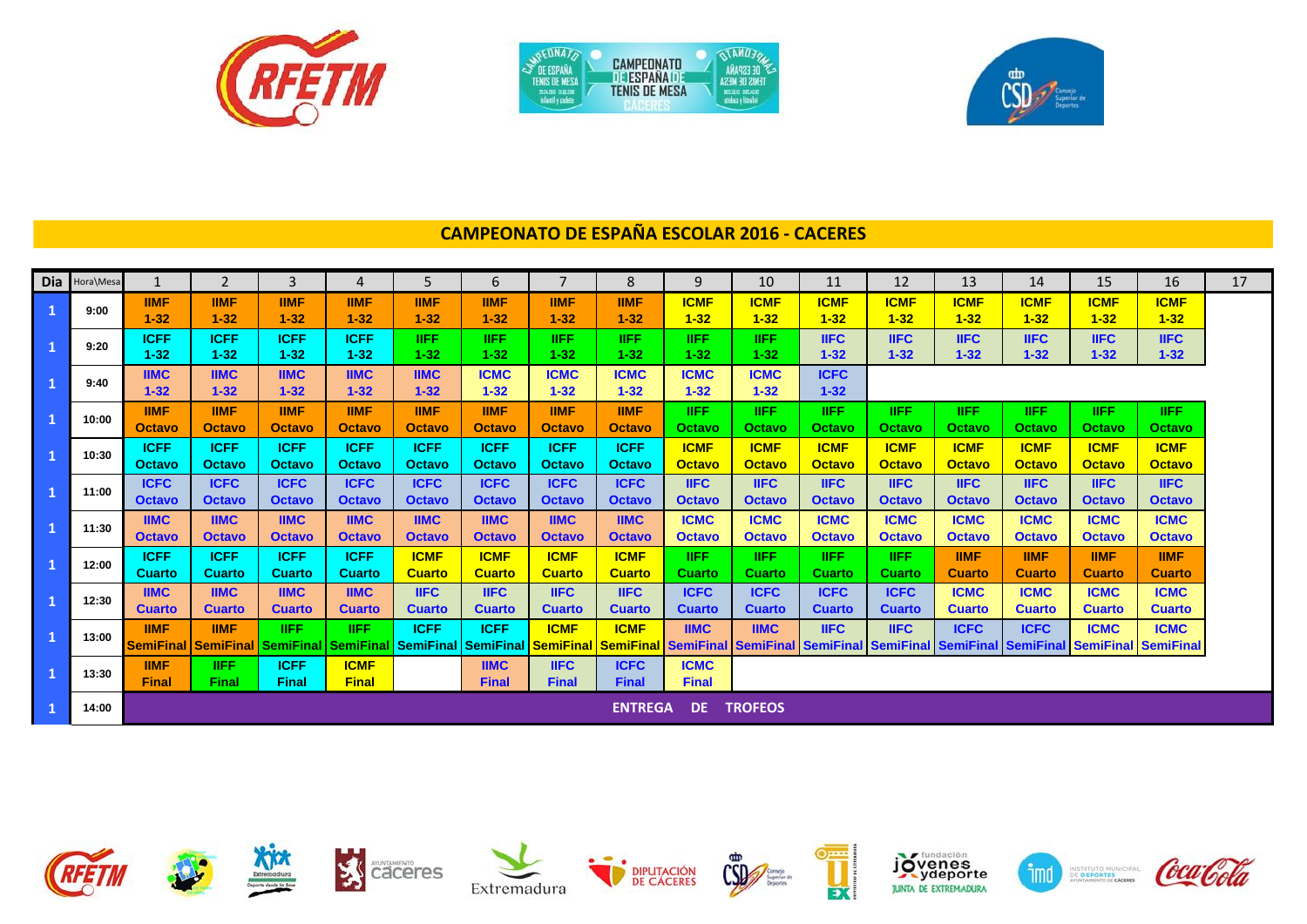





## **INSCRPCIONES**

| PRUEBA DE EQUIPOS<br><b>JUGADOR 1</b><br><b>JUGADOR 2</b><br><b>JUGADOR 3</b><br><b>CATI GR</b><br><b>NOMBRE</b><br><b>COM</b><br><b>Total Pto.</b><br><b>Dorsal</b> |            |                |                                       |            |    |                          |                 |                                                                            |  |                            |          |  |  |  |
|----------------------------------------------------------------------------------------------------------------------------------------------------------------------|------------|----------------|---------------------------------------|------------|----|--------------------------|-----------------|----------------------------------------------------------------------------|--|----------------------------|----------|--|--|--|
|                                                                                                                                                                      |            |                |                                       |            |    |                          |                 |                                                                            |  |                            |          |  |  |  |
|                                                                                                                                                                      |            |                |                                       |            |    |                          |                 | Nº Ind. Apellido, Nombre Nº Ind. Apellido, Nombre Nº Ind. Apellido, Nombre |  |                            |          |  |  |  |
| 101                                                                                                                                                                  | EIF        | 1              | <b>ANDALUCIA</b>                      | <b>AND</b> |    | 1 RODRÍGUEZ, Isabel      | 2 PÉREZ, Andrea |                                                                            |  | 3 PEDREGOSA, Ana           | 935,5    |  |  |  |
| 107                                                                                                                                                                  | EIF        | $\overline{2}$ | <b>COMUNIDAD DE VALENCIA</b>          | <b>CVA</b> |    | 24 RUIZ, Enma            |                 | 25 TENZA, Elena                                                            |  | 26 BREVA, Adriana          | 728      |  |  |  |
| 109                                                                                                                                                                  | EIF        | $\mathbf{2}$   | <b>GALICIA</b>                        | <b>GAL</b> |    | 32 CANAY, CLAUDIA        |                 | 33 CHAVES, MARIÑA                                                          |  | 34 BERNARDEZ, NOA          | 708      |  |  |  |
| 111                                                                                                                                                                  | EIF        | 4              | <b>COMUNIDAD DE MADRID</b>            | <b>MAD</b> |    | 38 GORDO, Andrea         |                 | 39 GUTERREZ, Paula                                                         |  | 40 GONZÁLEZ, Ana           | 432,5    |  |  |  |
| 110                                                                                                                                                                  | EIF        | 5              | <b>ISLAS BALEARES</b>                 | <b>BAL</b> |    | 35 MIRAMONTES, Natalia   |                 | 36 SASTRE, Francisca                                                       |  | 37 SASTRE, Eugenia         | 431      |  |  |  |
| 104                                                                                                                                                                  | EIF        | 6              | <b>CANTABRIA</b>                      | <b>CTB</b> |    | 14 CHAVES, Andrea        |                 | 15 DE LA RIVA, Lucía                                                       |  | 16 BOGHEAN, Eugenia        | 405      |  |  |  |
| 106                                                                                                                                                                  | EIF        | 7              | <b>CASTILLA Y LEON</b>                | <b>CYL</b> |    | 21 DELGADO, Celia        |                 | 22 RAD, Elvira Fion                                                        |  | 23 GARCIA, Sonia           | 365,5    |  |  |  |
| 113                                                                                                                                                                  | EIF        | 8              | <b>PAIS VASCO</b>                     | <b>PVS</b> |    | 44 AIZPURUA, Maite       |                 | 45 MARTINEZ, Sara                                                          |  | 46 SAGARDIA, Elene         | 217      |  |  |  |
| 112                                                                                                                                                                  | EIF        | 9              | <b>REGION DE MURCIA</b><br><b>MUR</b> |            |    | 41 GÓMEZ-VÁZQUEZ, Lorena |                 | 42 MARÍN, Andrea                                                           |  | 43 GARCÍA, Ainara          | 134,5    |  |  |  |
| 108                                                                                                                                                                  | EIF        | 10             | <b>EXTREMADURA</b>                    | <b>EXT</b> |    | 28 GARCÍA, Laura         |                 | 29 POZO, Carmen                                                            |  | 30 POZO, Natalia           | 75       |  |  |  |
| 103                                                                                                                                                                  | EIF        | 11             | <b>ISLAS CANARIAS</b>                 | <b>CNR</b> |    | 10 GIL, Lorena           |                 | 11 BUCH, Julia Michelle                                                    |  | 12 FERNANDEZ, Marta        | 74       |  |  |  |
| 102                                                                                                                                                                  | EIF        | 12             | <b>PRINCIPADO DE ASTURIAS</b>         | <b>AST</b> |    | 7 FERNANDEZ, Sheila      |                 | 8 SANCHEZ, Carla                                                           |  | 9 MARTINEZ, Itziar         | 49       |  |  |  |
| 105                                                                                                                                                                  | EIF        |                | <b>13 CASTILLA LA MANCHA</b>          | <b>CLM</b> |    | 18 RUIZ, Maria           |                 | 19 ACERA, Cristina                                                         |  | 20 CARRASCO, Carmen        | 20       |  |  |  |
| 114                                                                                                                                                                  | EIF        |                | 14 LA RIOJA                           | LRJ        |    | 48 MARTINEZ, Alba        |                 | 49 RUIZ, Natalia                                                           |  | 50 SANTORROMAN, Maria      | 0        |  |  |  |
| 211                                                                                                                                                                  | <b>EIM</b> | 1              | <b>COMUNIDAD DE MADRID</b>            | <b>MAD</b> |    | 89 CALLE, Mario          |                 | 90 IMEDIO, José Antonio                                                    |  | 91 RIVERO, Sergio          | 89       |  |  |  |
| 206                                                                                                                                                                  | <b>EIM</b> | $\overline{2}$ | <b>CASTILLA Y LEON</b>                | <b>CYL</b> |    | 71 NUÑEZ, Miguel         |                 | 72 GOMEZ, Raul                                                             |  | 97 LEÓN, Guillermo         | 526      |  |  |  |
| 207                                                                                                                                                                  | <b>EIM</b> | $\mathbf{2}$   | <b>COMUNIDAD DE VALENCIA</b>          | <b>CVA</b> |    | 74 GUTIERREZ, Marc       |                 | 75 ENGUIX, Javier                                                          |  | 76 GUILLOT, Jose Carlos    | 609      |  |  |  |
| 201                                                                                                                                                                  | <b>EIM</b> | 3              | <b>ANDALUCIA</b>                      | <b>AND</b> |    | 51 GARCÍA, Julio         |                 | 52 PÉREZ, Juan                                                             |  | 53 GAÍNZA, Álvaro          | 429      |  |  |  |
| 209                                                                                                                                                                  | <b>EIM</b> | 4              | <b>GALICIA</b>                        | GAL        | 83 | VARELA, DIEGO            |                 | 84 CASAL, SIMÓN                                                            |  | 85 RODRÍGUEZ, JOSE         | 262      |  |  |  |
| 214                                                                                                                                                                  | <b>EIM</b> | 5              | <b>PAIS VASCO</b>                     | <b>PVS</b> |    | 101 ANGULO, Mikel        |                 | 102 OLAZABAL, Juan                                                         |  | 103 OLEA, Aieko            | 230,5    |  |  |  |
| 205                                                                                                                                                                  | <b>EIM</b> | 6              | <b>CASTILLA LA MANCHA</b>             | <b>CLM</b> |    | 68 GARCIA MORENO, Sergio |                 | 69 GARCIA ALCALA, Roberto                                                  |  | 70 GARCIA ALCALA, Jaime    | 95       |  |  |  |
| 210                                                                                                                                                                  | <b>EIM</b> | 8              | <b>ISLAS BALEARES</b>                 | <b>BAL</b> |    | 86 FRAILE, Noe           |                 | 87 GONZALEZ, Jan                                                           |  | 88 PUERTA, Héctor          | 77       |  |  |  |
| 212                                                                                                                                                                  | <b>EIM</b> | 9              | <b>REGION DE MURCIA</b>               | <b>MUR</b> |    | 92 SÁNCHEZ, Juan Pedro   |                 | 93 SÁNCHEZ, Víctor                                                         |  | 94 LÓPEZ, Juan Francisco   | 63       |  |  |  |
| 204                                                                                                                                                                  | <b>EIM</b> | 10             | <b>CANTABRIA</b>                      | <b>CTB</b> |    | 64 FERNÁNDEZ, Samuel     |                 | 65 QUEVEDO, Joel                                                           |  | 66 VIERA, Adrián           | 62,5     |  |  |  |
| 208                                                                                                                                                                  | <b>EIM</b> | 11             | <b>EXTREMADURA</b>                    | <b>EXT</b> |    | 79 GARCÍA, Daniel        |                 | 80 RAMOS, Pablo                                                            |  | 81 HERRERO, Alejandro      | 60,5     |  |  |  |
| 202                                                                                                                                                                  | <b>EIM</b> |                | <b>12 PRINCIPADO DE ASTURIAS</b>      | <b>AST</b> |    | 57 RIESTRA, Pablo        |                 | 58 ESTEVEZ, Marcos                                                         |  | 59 BARAGAÑO, Fernado       | 0        |  |  |  |
| 203                                                                                                                                                                  | <b>EIM</b> | 12             | <b>ISLAS CANARIAS</b>                 | <b>CNR</b> |    | 60 DIAZ, Ivan            |                 | 61 BEHUN, Filip                                                            |  | 62 RODRIGUEZ, Enrique      | $\bf{0}$ |  |  |  |
| 213                                                                                                                                                                  | <b>EIM</b> |                | 12 NAVARRA                            | <b>NAV</b> |    | 96 SANCHEZ, Abel         |                 | 97 LEÓN, Guillermo                                                         |  | 98 DOMINGO, Marcos         | 0        |  |  |  |
|                                                                                                                                                                      | 215 EIM    |                | 12 LA RIOJA                           | LRJ        |    | 105 ANDRES, Alberto      |                 | 106 CARRASQUILLA, Bruno                                                    |  | 107 MARTINEZ, Buenaventura | 0        |  |  |  |

















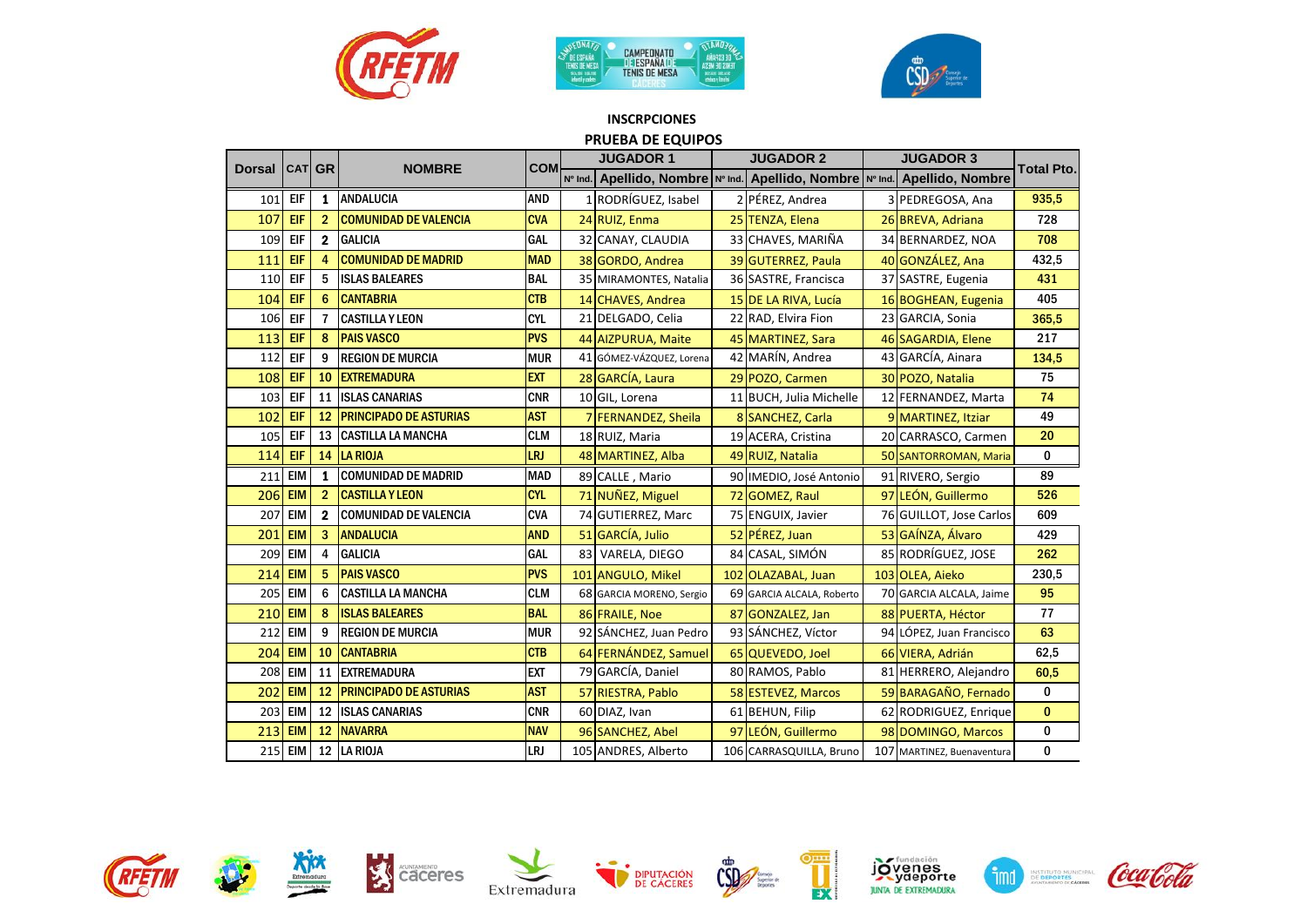





#### **INSCRPCIONES PRUEBA DE EQUIPOS**

|               |                |                |                                  |            |         | <b>JUGADOR 1</b>                     | <b>JUGADOR 2</b>                                                           | <b>JUGADOR 3</b>           |                   |
|---------------|----------------|----------------|----------------------------------|------------|---------|--------------------------------------|----------------------------------------------------------------------------|----------------------------|-------------------|
| <b>Dorsal</b> | <b>CATI GR</b> |                | <b>NOMBRE</b>                    | <b>COM</b> | Nº Ind. |                                      | Apellido, Nombre   Nº Ind.   Apellido, Nombre   Nº Ind.   Apellido, Nombre |                            | <b>Total Pto.</b> |
| 301           | <b>ECF</b>     |                | 1 ANDALUCIA                      | <b>AND</b> |         | 108 GARCÍA, Ana                      | 109 HENARES, Carmen                                                        | 110 VÉRTIZ, Ana María      | 887,5             |
| 308           | <b>ECF</b>     | 2 <sup>1</sup> | <b>GALICIA</b>                   | <b>GAL</b> |         | 135 COBAS, JUDITH                    | 136 CALVO, BELÉN                                                           | 137 FERNÁNDEZ, NATALIA     | 832               |
|               | 310 ECF        | 3              | <b>COMUNIDAD DE MADRID</b>       | <b>MAD</b> |         | 141 BEJARANO, Célia                  | 142 DIEZ, Valeia                                                           | 143 LÓPEZ-BRAVO, Celia     | 140               |
| 303           | <b>ECF</b>     | 4              | <b>CANTABRIA</b>                 | <b>CTB</b> |         | 117 GARCIA, Muriel                   | 118 HERRERO, Celia                                                         |                            | 111,5             |
| 311           | <b>ECF</b>     | 5              | <b>REGION DE MURCIA</b>          | <b>MUR</b> |         | 143 LÓPEZ-BRAVO, Celia               | 144 MONTESINOS, Marina                                                     | 145 GÓMEZ-VÁZQUEZ, Irene   | 56                |
| 304           | <b>ECF</b>     | 6              | <b>CASTILLA LA MANCHA</b>        | <b>CLM</b> |         | 120 PALOMARES, Irene                 | 121 FERNANDEZ, Nerea                                                       | 122 ARNES, Alicia          | 55,5              |
| 312           | <b>ECF</b>     |                | <b>PAIS VASCO</b>                | <b>PVS</b> |         | 147 GONZALEZ DE ECHAVARRI, Estibaliz | 148 RIBERA, Ane Fengyang                                                   | 150 GARCIA, June           | 36                |
| 306           | <b>ECF</b>     | 8              | <b>COMUNIDAD DE VALENCIA</b>     | <b>CVA</b> |         | 127 GUERRERO, Camila                 | 128 PRATS, Natalia                                                         | 129 COLOMO, Marta          | 30                |
| 305           | <b>ECF</b>     | 9              | <b>CASTILLA Y LEON</b>           | <b>CYL</b> |         | 124 NUÑEZ, Noelia                    | 125 GOMEZ, Lucia                                                           | 126 PASTRANA, Marta        | 29                |
| 302           | <b>ECF</b>     | 10             | <b>ISLAS CANARIAS</b>            | <b>CNR</b> |         | 114 PALMERO, Paula                   | 115 CASTRO, Yaiza                                                          | 116 HERNANDEZ, Brenda      | $\bf{0}$          |
| 307           | <b>ECF</b>     | 10             | <b>EXTREMADURA</b>               | <b>EXT</b> |         | 131 DIEZ, Beatriz                    | 132 LANCHARRO, Cristina                                                    | 133 MARÍN, Inés            | $\bf{0}$          |
| 309           | <b>ECF</b>     | 10             | <b>ISLAS BALEARES</b>            | <b>BAL</b> |         | 138 PASTRANA, Cristina               | 139 YE, Jiayan                                                             | 140 CAÑABATE, Carmen       | $\bf{0}$          |
| 313           | <b>ECF</b>     | 10             | LA RIOJA                         | LRJ        |         | 151 ASIN, Rocío                      | 152 ASIN, Vanesa                                                           | 153 MARTINEZ, Claudia      | 0                 |
| 412           | <b>ECM</b>     | 1              | <b>REGION DE MURCIA</b>          | <b>MUR</b> |         | 193 SORIA, Javier                    | 194 VALERO, Javier                                                         | 195 ORTIZ, Miguel          | 659               |
| 407           | <b>ECM</b>     | $\overline{c}$ | <b>COMUNIDAD DE VALENCIA</b>     | <b>CVA</b> |         | 177 LILLO, Alberto                   | 178 POMARES, Juan Carlos                                                   | 179 MARTINEZ, Gorgonio     | 649,5             |
| 409           | <b>ECM</b>     | $\mathbf{2}$   | <b>GALICIA</b>                   | GAL        |         | 184 DIZ, JAVIER                      | 185 IGLESIAS, ANXO                                                         | 186 FERNÁNDEZ, PEDRO       | 246,5             |
| 401           | <b>ECM</b>     | 3              | <b>ANDALUCIA</b>                 | <b>AND</b> |         | 154 RUÍZ, Francisco Miguel           | 155 VIVANCOS, Francisco                                                    | 156 LÓPEZ, Daniel          | 437               |
|               | 411 ECM        | 5              | <b>COMUNIDAD DE MADRID</b>       | <b>MAD</b> |         | 190 AYUSO, Ángel                     | 191 BAILÓN, Daniel                                                         | 211 LOPEZ, Juan            | 237               |
| 414           | <b>ECM</b>     | 6              | <b>PAIS VASCO</b>                | <b>PVS</b> |         | 203 ADRIAN, Xuban                    | 204 GUERRICABEITIA, Jon Ander                                              | 205 PARDO, Alexander       | 164               |
|               | 413 ECM        | 7              | <b>NAVARRA</b>                   | <b>NAV</b> |         | 198 VIDAURRE, Jose Ignacio           | 199 IZKUE, Mikel                                                           | 200 EQUIZA, Miguel         | 137,5             |
| 405           | <b>ECM</b>     | 8              | <b>CASTILLA LA MANCHA</b>        | <b>CLM</b> |         | 171 PARAMO, Carlos                   | 172 NARANJO, Santiago                                                      | 173 ORTEGA, Santiago       | 88                |
| 406           | <b>ECM</b>     | 9              | <b>CASTILLA Y LEON</b>           | <b>CYL</b> |         | 174 GOMEZ, Daniel                    | 175 MARTINEZ, Alberto                                                      | 176 FERNANDEZ, Efrain      | 67                |
| 404           | <b>ECM</b> 10  |                | <b>CANTABRIA</b>                 | <b>CTB</b> |         | 167 FERNÁNDEZ, Guillermo             | 168 CABALLERO, Raúl                                                        | 169 SÁNCHEZ, Alejandro     | 63                |
| 408           | <b>ECM</b>     | 11             | <b>EXTREMADURA</b>               | <b>EXT</b> |         | 181 REQUEJO, Miguel                  | 182 NÚÑEZ, Manuel                                                          | 183 PÉREZ, Pablo           | 29                |
| 410           | <b>ECM</b>     | 12             | <b>ISLAS BALEARES</b>            | <b>BAL</b> |         | 187 PUERTA, Leo                      | 188 GOMILA, Marti                                                          | 189 GARCIA, Vicent         | 20,5              |
| 402           | <b>ECM</b>     |                | <b>13 PRINCIPADO DE ASTURIAS</b> | <b>AST</b> |         | 160 RODILLA, Julio                   | 161 SANCHEZ, Martin                                                        | 162 FERNANDEZ, Javier      | 3                 |
| 403           | <b>ECM</b>     | 14             | <b>ISLAS CANARIAS</b>            | <b>CNR</b> |         | 163 CHAMLAL, Suliman                 | 164 RODRIGUEZ, Jordan Del Cristo                                           | 165 VIÑA, Francisco Javier | 0                 |
|               |                |                | 415 ECM 14 LA RIOJA              | LRJ        |         | 208 LEON, Rubén                      | 209 JIMENEZ, Mario                                                         | 210 TORRE, Héctor          | $\bf{0}$          |

















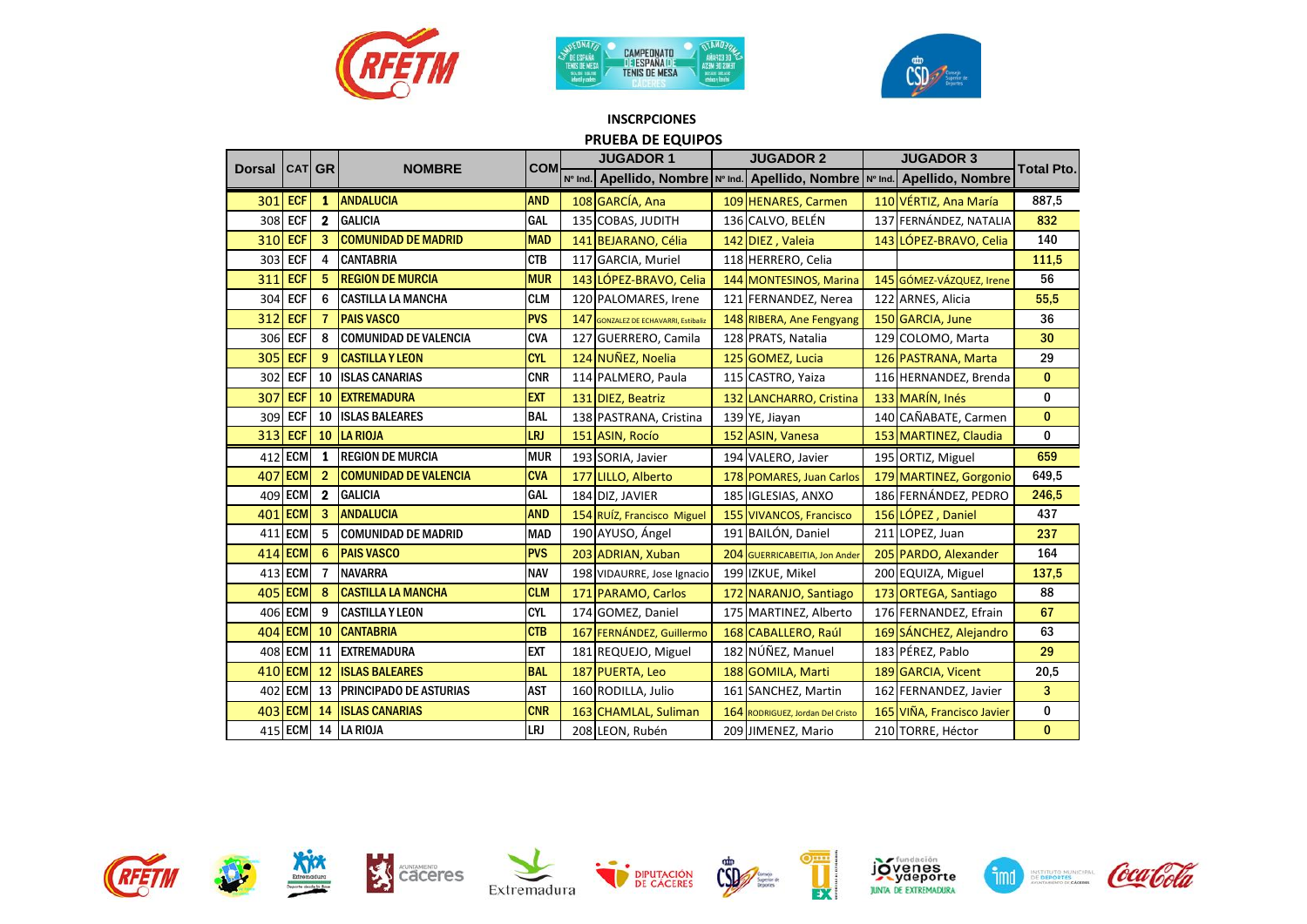





## **INFANTIL MASCULINO - PRUEBA DE EQUIPO - FASE GRUPO**

|  | Part. Día Hora Mesa |   |
|--|---------------------|---|
|  | $1-3$ 29 9:00       | 8 |
|  | 1-2 29 12:00        |   |
|  | 2-3 29 16:00        | 8 |

| Part. Día Hora |       | <b>Mesa</b> |    | <b>GRUPO 1</b>        |            |                          |   |                          |  | <b>PTS</b> | <b>CLS</b> |
|----------------|-------|-------------|----|-----------------------|------------|--------------------------|---|--------------------------|--|------------|------------|
| $1 - 3$ 29     | 9:00  | 8           |    | - COMUNIDAD DE MADRID | <b>MAD</b> |                          | - | $\overline{\phantom{0}}$ |  |            |            |
| 1-2 29 12:00   |       |             |    |                       |            |                          |   |                          |  |            |            |
| $2 - 3$ 29     | 16:00 | 8           |    | <b>2 - PAIS VASCO</b> | <b>PVS</b> | $\overline{\phantom{0}}$ |   | $\overline{\phantom{0}}$ |  |            |            |
|                |       |             |    |                       |            |                          |   |                          |  |            |            |
|                |       |             | з. | - CANTABRIA           | <b>CTB</b> | $\overline{\phantom{0}}$ | - |                          |  |            |            |

|         | Part. Día Hora | Mesa          |
|---------|----------------|---------------|
|         | 1-3 29 9:00    | 9             |
|         | 2-4 29 9:00    | 10            |
|         | 3-4 29 12:00   | $\mathcal{P}$ |
|         | 1-2 29 12:00   | 3             |
| $1 - 4$ | 29 16:00       | 9             |
| $2 - 3$ | 29 16:00       | 10            |

| Part. Día Hora |       | <b>Mesa</b>    |  | <b>GRUPO 2</b>         |            |                          |                          | o                        | −                        |  | <b>PTS</b> | <b>CLS</b> |
|----------------|-------|----------------|--|------------------------|------------|--------------------------|--------------------------|--------------------------|--------------------------|--|------------|------------|
| $1 - 3$ 29     | 9:00  | 9              |  | <b>CASTILLA Y LEON</b> | <b>CYL</b> |                          | -                        | -                        | $\overline{\phantom{0}}$ |  | 0          |            |
| $2 - 4$ 29     | 9:00  | 10             |  |                        |            |                          |                          |                          |                          |  |            |            |
| 3-4 29 12:00   |       | $\overline{2}$ |  | 2 - CASTILLA LA MANCHA | <b>CLM</b> | $\overline{\phantom{a}}$ |                          | -                        | $\overline{\phantom{0}}$ |  | 0          |            |
| 1-2 29 12:00   |       | 3              |  |                        |            |                          |                          |                          |                          |  |            |            |
| 1-4 29         | 16:00 | 9              |  | 3 - EXTREMADURA        | <b>EXT</b> |                          |                          |                          | $\overline{\phantom{a}}$ |  | 0          |            |
| $2 - 3$ 29     | 16:00 | 10             |  |                        |            | $\overline{\phantom{a}}$ | $\overline{\phantom{0}}$ |                          |                          |  |            |            |
|                |       |                |  | $4 - LA RIOJA$         | LRJ        | $\overline{\phantom{a}}$ | $\overline{\phantom{0}}$ | $\overline{\phantom{0}}$ |                          |  | 0          |            |

|  | Part. Día Hora Mesa |                         |
|--|---------------------|-------------------------|
|  | 1-3 29 9:00         | 11                      |
|  | 2-4 29 9:00         | 12                      |
|  | 3-4 29 12:00        | $\overline{\mathbf{4}}$ |
|  | 1-2 29 12:00        | 5                       |
|  | 1-4 29 16:00        | 11                      |
|  | 2-3 29 16:00        | 12                      |

|            | Part. Día | Hora         | Mesa           |              | <b>GRUPO 3</b>                 |            |                          |   |   |  | <b>PTS</b> | <b>CLS</b> |
|------------|-----------|--------------|----------------|--------------|--------------------------------|------------|--------------------------|---|---|--|------------|------------|
| 1-3        | 29        | 9:00         | 11             |              | <b>AND</b><br>- ANDALUCIA      |            |                          |   | - |  | 0          |            |
| $2 - 4$ 29 |           | 9:00         | 12             |              |                                |            |                          |   |   |  |            |            |
|            |           | 3-4 29 12:00 | $\overline{4}$ | $\mathbf{P}$ | - ISLAS BALEARES<br><b>BAL</b> |            |                          |   |   |  | 0          |            |
|            |           | 1-2 29 12:00 | 5              |              |                                |            | $\overline{\phantom{a}}$ | - | - |  |            |            |
| $1-4$ 29   |           | 16:00        | 11             | 137          | - REGION DE MURCIA             | <b>MUR</b> |                          |   |   |  | 0          |            |
| $2 - 3$ 29 |           | 16:00        | 12             |              |                                |            | $\overline{\phantom{a}}$ |   | - |  |            |            |
|            |           |              |                |              | - ISLAS CANARIAS               | <b>CNR</b> | $\overline{\phantom{a}}$ |   |   |  | 0          |            |

|  | Part. Día Hora Mesa |                |
|--|---------------------|----------------|
|  | 1-3 29 9:00         | 13             |
|  | 2-4 29 9:00         | 14             |
|  | 3-4 29 12:00        | 6              |
|  | 1-2 29 12:00        | $\overline{7}$ |
|  | 1-4 29 16:00        | 13             |
|  | 2-3 29 16:00        | 14             |

|            | Part. Día Hora | <b>Mesa</b> |   | <b>GRUPO 4</b>               |            |                          |                          |                          | ┱                        |  | <b>PTS</b> | <b>CLS</b> |
|------------|----------------|-------------|---|------------------------------|------------|--------------------------|--------------------------|--------------------------|--------------------------|--|------------|------------|
| $1 - 3$ 29 | 9:00           | 13          |   | <b>COMUNIDAD DE VALENCIA</b> | <b>CVA</b> |                          |                          | $\overline{\phantom{0}}$ | $\overline{\phantom{0}}$ |  | 0          |            |
| $2 - 4$ 29 | 9:00           | 14          |   |                              |            |                          |                          |                          |                          |  |            |            |
|            | 3-4 29 12:00   | 6           |   | 2 - GALICIA                  | <b>GAL</b> |                          |                          |                          |                          |  |            |            |
|            | 1-2 29 12:00   |             |   |                              |            |                          |                          | -                        | $\overline{\phantom{a}}$ |  | 0          |            |
| 1-4 29     | 16:00          | 13          | 3 | - NAVARRA                    | <b>NAV</b> |                          |                          |                          |                          |  |            |            |
| $2 - 3$ 29 | 16:00          | 14          |   |                              |            | $\overline{\phantom{0}}$ | -                        |                          | $\overline{\phantom{a}}$ |  | 0          |            |
|            |                |             |   | - PRINCIPADO DE ASTURIAS     | <b>AST</b> |                          | $\overline{\phantom{0}}$ | $\overline{\phantom{0}}$ |                          |  | 0          |            |











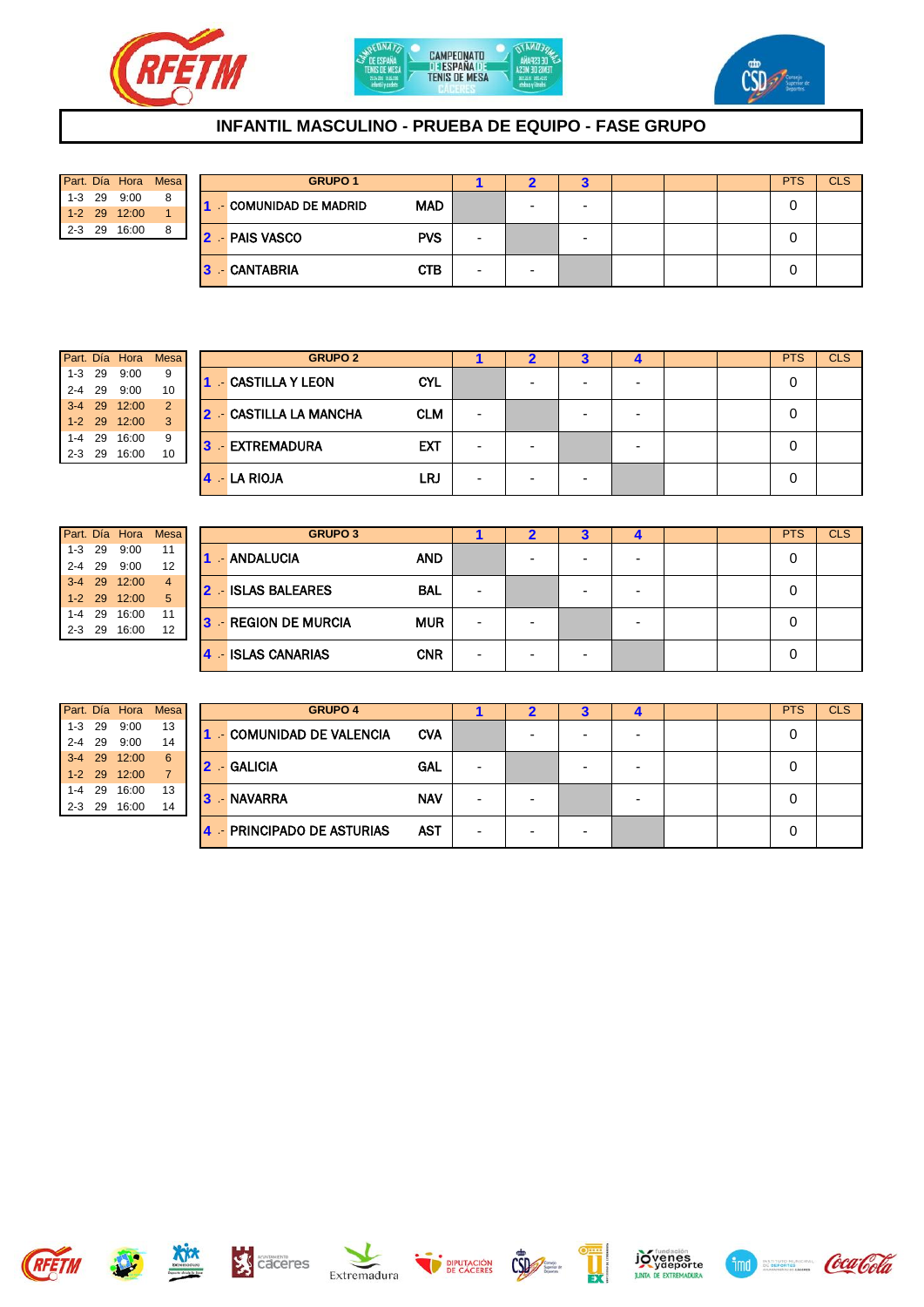





## **INFANTIL FEMENINO - PRUEBA DE EQUIPO - FASE GRUPO**

|  | Part. Día Hora Mesa |   |
|--|---------------------|---|
|  | 1-3 29 10:30        | 8 |
|  | 1-2 29 12:00        | 8 |
|  | 2-3 29 17:45        |   |

| Part. Día Hora |       | <b>Mesa</b> |  | <b>GRUPO 1</b>                          |                          |   |                          |  | <b>PTS</b> | <b>CLS</b> |
|----------------|-------|-------------|--|-----------------------------------------|--------------------------|---|--------------------------|--|------------|------------|
| $1-3$ 29       | 10:30 | 8           |  | <b>AND</b><br>- ANDALUCIA               |                          | - | $\overline{\phantom{0}}$ |  |            |            |
| 1-2 29 12:00   |       | 8           |  |                                         |                          |   |                          |  |            |            |
| $2 - 3$ 29     | 17:45 | 4           |  | <b>2 - ISLAS BALEARES</b><br><b>BAL</b> | $\overline{\phantom{0}}$ |   | $\overline{\phantom{0}}$ |  |            |            |
|                |       |             |  |                                         |                          |   |                          |  |            |            |
|                |       |             |  | <b>EXT</b><br>3 EXTREMADURA             | $\overline{\phantom{0}}$ | - |                          |  |            |            |

|     |    | Part. Día Hora | <b>Mesa</b> |
|-----|----|----------------|-------------|
|     |    | 1-3 29 10:30   |             |
|     |    | 1-2 29 12:00   |             |
| 2-3 | 29 | 17:45          |             |

|            | Part. Día Hora | Mesa I |    | <b>GRUPO 2</b>           |            |                          |   |  |  | <b>PTS</b> | <b>CLS</b> |
|------------|----------------|--------|----|--------------------------|------------|--------------------------|---|--|--|------------|------------|
| $1 - 3$ 29 | 10:30          | 9      |    | - COMUNIDAD DE VALENCIA  | <b>CVA</b> |                          |   |  |  |            |            |
|            | 1-2 29 12:00   | 9      |    |                          |            |                          |   |  |  |            |            |
| $2 - 3$ 29 | 17:45          | 5      | 12 | - CANTABRIA              | <b>CTB</b> | $\overline{\phantom{0}}$ |   |  |  |            |            |
|            |                |        |    |                          |            |                          |   |  |  |            |            |
|            |                |        |    | - PRINCIPADO DE ASTURIAS | <b>AST</b> |                          | - |  |  |            |            |

|         | Part. Día Hora Mesa |    |
|---------|---------------------|----|
|         | 1-3 29 10:30        | 10 |
|         | 2-4 29 10:30        | 11 |
|         | 3-4 29 12:00        | 10 |
|         | 1-2 29 12:00        | 11 |
|         | 1-4 29 17:45        | 6  |
| $2 - 3$ | 29 17:45            |    |

|            | Part. Día Hora | Mesa I |    | <b>GRUPO 3</b>                     |                          |                          |                          |                          |  | <b>PTS</b> | <b>CLS</b> |
|------------|----------------|--------|----|------------------------------------|--------------------------|--------------------------|--------------------------|--------------------------|--|------------|------------|
| $1 - 3$ 29 | 10:30          | 10     |    | <b>GAL</b><br>- GALICIA            |                          | -                        |                          | $\overline{\phantom{0}}$ |  | 0          |            |
| 2-4 29     | 10:30          | 11     |    |                                    |                          |                          | $\overline{\phantom{0}}$ |                          |  |            |            |
|            | 3-4 29 12:00   | 10     |    | 2 - PAIS VASCO<br><b>PVS</b>       |                          |                          |                          |                          |  |            |            |
|            | 1-2 29 12:00   | 11     |    |                                    |                          |                          | $\overline{\phantom{0}}$ | $\overline{\phantom{a}}$ |  | 0          |            |
|            | 1-4 29 17:45   | 6      | 3. | - ISLAS CANARIAS<br><b>CNR</b>     |                          |                          |                          | -                        |  |            |            |
| $2 - 3$ 29 | 17:45          |        |    |                                    | $\overline{\phantom{a}}$ |                          |                          |                          |  | O          |            |
|            |                |        |    | <b>CLM</b><br>- CASTILLA LA MANCHA | $\overline{\phantom{a}}$ | $\overline{\phantom{0}}$ | $\overline{a}$           |                          |  | U          |            |

|         | Part. Día Hora Mesa |    |
|---------|---------------------|----|
|         | 1-3 29 10:30        | 12 |
|         | 2-4 29 10:30        | 13 |
|         | 3-4 29 12:00        | 12 |
|         | 1-2 29 12:00        | 13 |
|         | 1-4 29 17:45        | 8  |
| $2 - 3$ | 29 17:45            | 9  |

|            | Part. Día Hora | Mesa I |   | <b>GRUPO 4</b>        |            |                          |                          |   |                          |  | <b>PTS</b> | <b>CLS</b> |
|------------|----------------|--------|---|-----------------------|------------|--------------------------|--------------------------|---|--------------------------|--|------------|------------|
| $1 - 3$ 29 | 10:30          | 12     |   | - COMUNIDAD DE MADRID | <b>MAD</b> |                          | -                        |   |                          |  |            |            |
| 2-4 29     | 10:30          | 13     |   |                       |            |                          |                          | - | $\overline{\phantom{0}}$ |  |            |            |
|            | 3-4 29 12:00   | 12     |   | 2 - CASTILLA Y LEON   | <b>CYL</b> |                          |                          |   |                          |  |            |            |
|            | 1-2 29 12:00   | 13     |   |                       |            | -                        |                          | - | -                        |  |            |            |
| 1-4 29     | 17:45          | 8      | 3 | - REGION DE MURCIA    | <b>MUR</b> |                          |                          |   |                          |  |            |            |
| $2 - 3$ 29 | 17:45          | 9      |   |                       |            | $\overline{\phantom{a}}$ | -                        |   | -                        |  |            |            |
|            |                |        | 4 | - CANTABRIA           | <b>CTB</b> | $\overline{\phantom{0}}$ | $\overline{\phantom{0}}$ | - |                          |  |            |            |















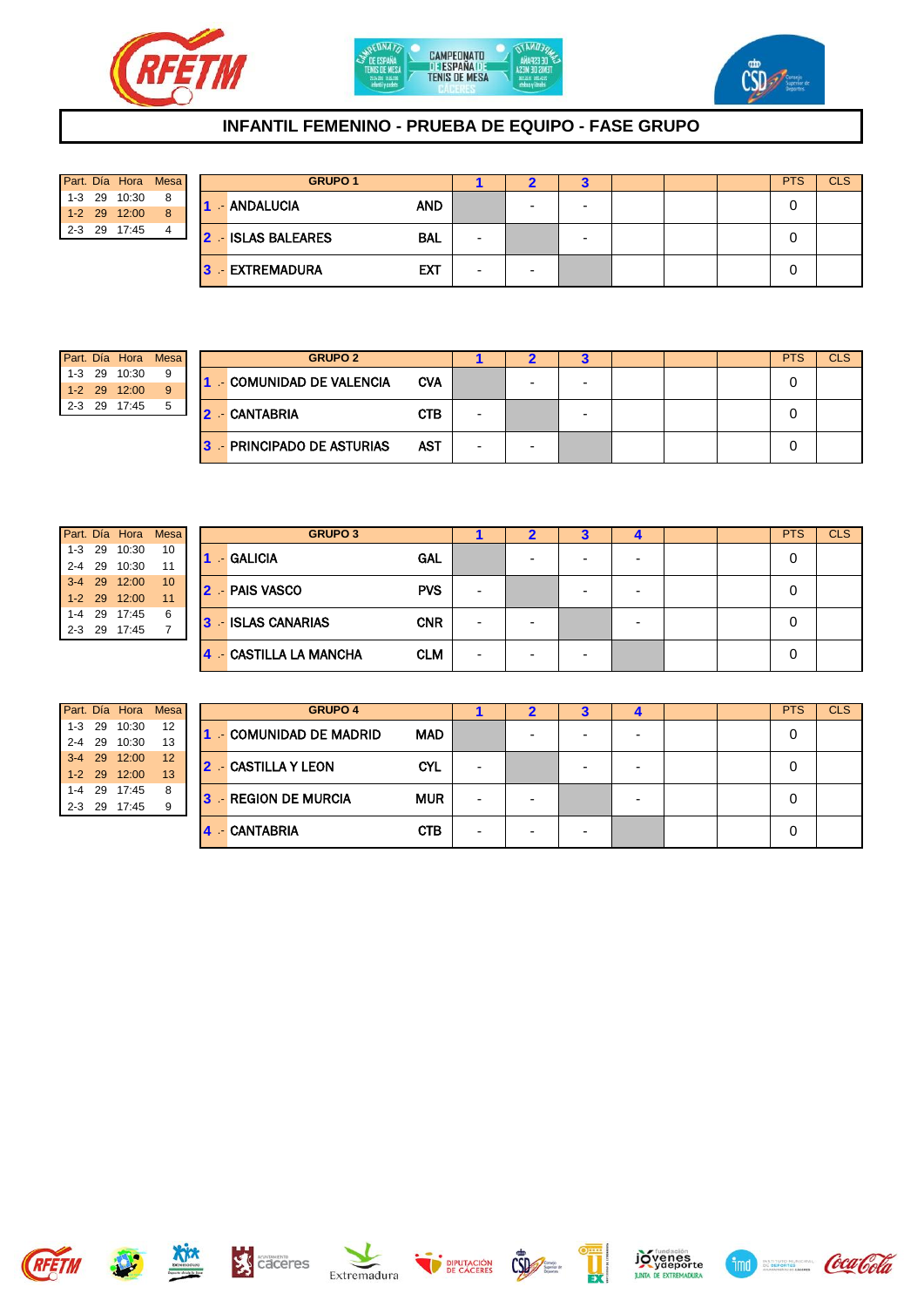





## **CADETE MASCULINO - PRUEBA DE EQUIPO - FASE GRUPO**

|  | Part. Día Hora Mesa |  |
|--|---------------------|--|
|  | $1-3$ 29 9:00       |  |
|  | 1-2 29 10:30        |  |
|  | 2-3 29 16:00        |  |

| Part. Día Hora |       | Mesa |  | <b>GRUPO 1</b>          |            |                          |   |                          |  | <b>PTS</b> | <b>CLS</b> |
|----------------|-------|------|--|-------------------------|------------|--------------------------|---|--------------------------|--|------------|------------|
| $1 - 3$ 29     | 9:00  |      |  | - REGION DE MURCIA      | <b>MUR</b> |                          | - | $\overline{\phantom{0}}$ |  |            |            |
| 1-2 29 10:30   |       |      |  |                         |            |                          |   |                          |  |            |            |
| $2 - 3$ 29     | 16:00 |      |  | 2 - COMUNIDAD DE MADRID | <b>MAD</b> | $\overline{\phantom{0}}$ |   | $\overline{\phantom{0}}$ |  |            |            |
|                |       |      |  |                         |            |                          |   |                          |  |            |            |
|                |       |      |  | <b>3 ISLAS BALEARES</b> | <b>BAL</b> | $\overline{\phantom{0}}$ | - |                          |  |            |            |

|         | Part. Día Hora | Mesa           |
|---------|----------------|----------------|
|         | 1-3 29 9:00    | $\overline{2}$ |
|         | 2-4 29 9:00    | 3              |
|         | 3-4 29 10:30   | $\overline{2}$ |
|         | 1-2 29 10:30   | 3              |
|         | 1-4 29 16:00   | $\overline{2}$ |
| $2 - 3$ | 29 16:00       | З              |

| Part. Día Hora |       | <b>Mesa</b>    |    | <b>GRUPO 2</b>              |            |  |  |  | <b>PTS</b> | <b>CLS</b> |
|----------------|-------|----------------|----|-----------------------------|------------|--|--|--|------------|------------|
| $1 - 3$ 29     | 9:00  | 2              |    | - COMUNIDAD DE VALENCIA     | <b>CVA</b> |  |  |  | 0          |            |
| $2 - 4$ 29     | 9:00  | 3              |    |                             |            |  |  |  |            |            |
| 3-4 29 10:30   |       | $\overline{2}$ |    | <b>2</b> CASTILLA LA MANCHA | <b>CLM</b> |  |  |  | 0          |            |
| 1-2 29 10:30   |       | 3              |    |                             |            |  |  |  |            |            |
| 1-4 29         | 16:00 | $\overline{2}$ | 31 | <b>CASTILLA Y LEON</b>      | <b>CYL</b> |  |  |  | 0          |            |
| $2 - 3$ 29     | 16:00 | 3              |    |                             |            |  |  |  |            |            |
|                |       |                |    | - ISLAS CANARIAS            | <b>CNR</b> |  |  |  | 0          |            |

|  | Part. Día Hora Mesa |   |
|--|---------------------|---|
|  | 1-3 29 9:00         | 4 |
|  | 2-4 29 9:00         | 5 |
|  | 3-4 29 10:30        | 4 |
|  | 1-2 29 10:30        | 5 |
|  | 1-4 29 16:00        | 4 |
|  | 2-3 29 16:00        | 5 |

|  | Part. Día Hora Mesa |                |
|--|---------------------|----------------|
|  | $1-3$ 29 9:00       | 6              |
|  | $2 - 4$ 29 9:00     | $\overline{7}$ |
|  | 3-4 29 10:30        | 6              |
|  | 1-2 29 10:30        | $\overline{7}$ |
|  | 1-4 29 16:00        | 6              |
|  | 2-3 29 16:00        |                |

|            | Part. Día Hora | <b>Mesa</b> |     | <b>GRUPO 3</b>   |            |                          |   |   |  | <b>PTS</b> | <b>CLS</b> |
|------------|----------------|-------------|-----|------------------|------------|--------------------------|---|---|--|------------|------------|
| $1-3$ 29   | 9:00           | 4           |     | - ANDALUCIA      | <b>AND</b> |                          | - | ۰ |  |            |            |
| $2 - 4$ 29 | 9:00           | 5           |     |                  |            |                          |   |   |  |            |            |
|            | 3-4 29 10:30   | 4           |     | 2 - NAVARRA      | <b>NAV</b> |                          |   |   |  | 0          |            |
|            | 1-2 29 10:30   | 5           |     |                  |            | $\overline{\phantom{0}}$ |   |   |  |            |            |
| $1-4$ 29   | 16:00          | 4           | 13. | <b>CANTABRIA</b> | <b>CTB</b> |                          |   |   |  | 0          |            |
| $2 - 3$ 29 | 16:00          | 5           |     |                  |            | $\overline{\phantom{0}}$ |   |   |  |            |            |
|            |                |             |     | $4 - LA RIOJA$   | LRJ        | $\overline{\phantom{0}}$ |   |   |  | 0          |            |

| Part. Día Hora |       | Mesa | <b>GRUPO 4</b>           |            |                          |                |                          |                          |  | <b>PTS</b> | <b>CLS</b> |
|----------------|-------|------|--------------------------|------------|--------------------------|----------------|--------------------------|--------------------------|--|------------|------------|
| $1 - 3$ 29     | 9:00  | 6    | $-$ GALICIA              | GAL        |                          | -              | $\overline{\phantom{0}}$ | -                        |  |            |            |
| $2 - 4$ 29     | 9:00  |      |                          |            |                          |                |                          |                          |  |            |            |
| 3-4 29 10:30   |       | 6    | 2 - PAIS VASCO           | <b>PVS</b> |                          |                |                          |                          |  |            |            |
| 1-2 29 10:30   |       |      |                          |            | $\overline{\phantom{0}}$ |                | -                        | -                        |  |            |            |
| 1-4 29         | 16:00 | 6    | 3 EXTREMADURA            | <b>EXT</b> |                          | -              |                          |                          |  |            |            |
| $2 - 3$ 29     | 16:00 |      |                          |            | $\overline{\phantom{0}}$ |                |                          | $\overline{\phantom{0}}$ |  |            |            |
|                |       |      | - PRINCIPADO DE ASTURIAS | <b>AST</b> | $\overline{\phantom{0}}$ | $\overline{a}$ | $\overline{\phantom{0}}$ |                          |  |            |            |













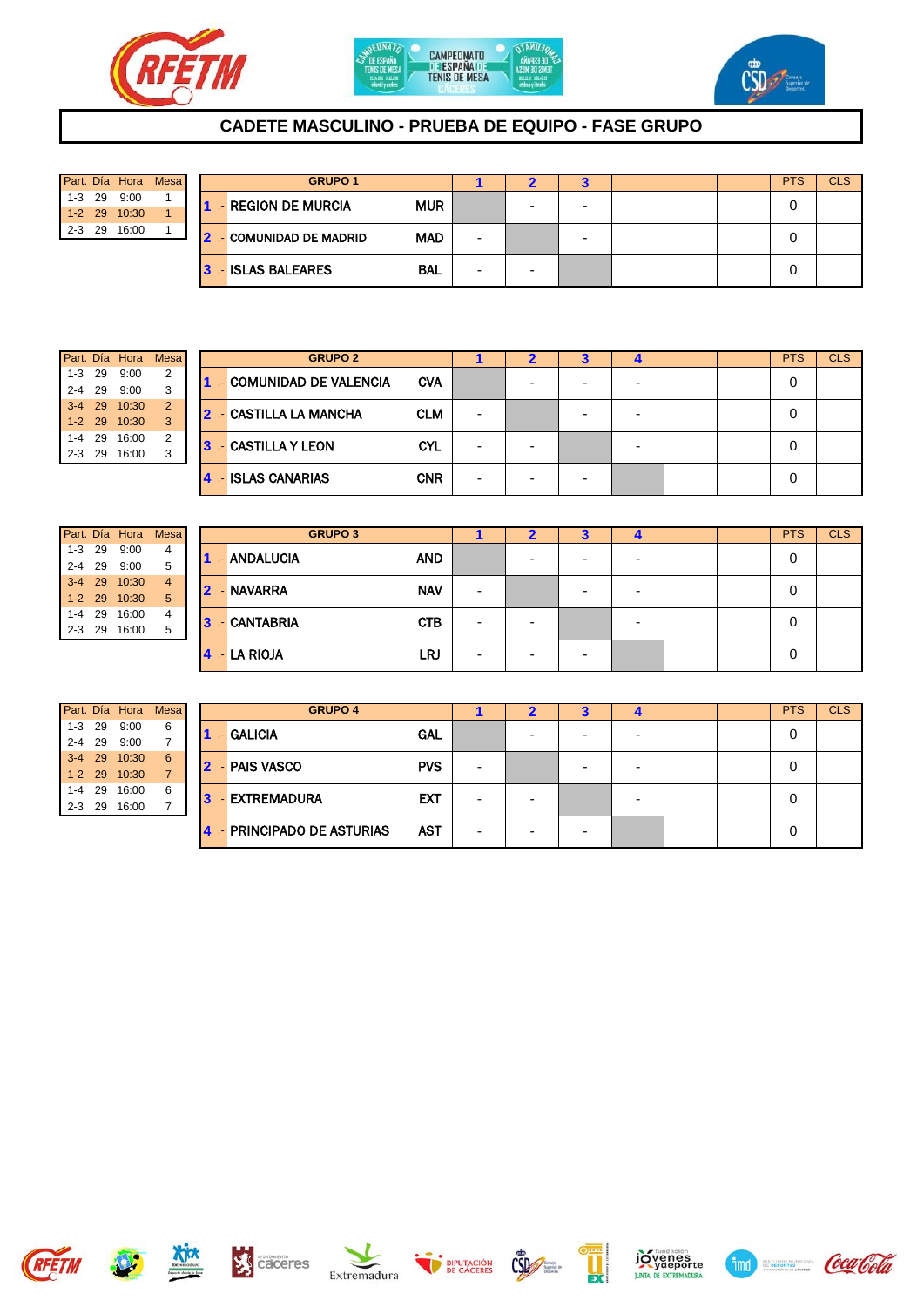





## **CADETE FEMENINO - PRUEBA DE EQUIPO - FASE GRUPO**

|         |            | Part. Día Hora Mesa |    |
|---------|------------|---------------------|----|
|         | $1 - 3$ 29 | 9:00                | 15 |
|         |            | 1-2 29 12:00        | 14 |
| $2 - 3$ | 29         | 17:45               | 13 |

| Part. Día Hora |       | <b>Mesa</b> | <b>GRUPO 1</b> |                               |            |                          |   |                          |  | <b>PTS</b> | <b>CLS</b> |
|----------------|-------|-------------|----------------|-------------------------------|------------|--------------------------|---|--------------------------|--|------------|------------|
| $1-3$ 29       | 9:00  | 15          |                | - ANDALUCIA                   | <b>AND</b> |                          | - | $\overline{\phantom{0}}$ |  |            |            |
| 1-2 29 12:00   |       | 14          |                |                               |            |                          |   |                          |  |            |            |
| $2 - 3$ 29     | 17:45 | 13          |                | <b>2 - CASTILLA LA MANCHA</b> | <b>CLM</b> | $\overline{\phantom{0}}$ |   | $\overline{\phantom{0}}$ |  |            |            |
|                |       |             |                |                               |            |                          |   |                          |  |            |            |
|                |       |             |                | <b>3</b> ISLAS CANARIAS       | <b>CNR</b> | $\overline{\phantom{0}}$ | - |                          |  |            |            |

|         |    | Part. Día Hora | <b>Mesa</b> |
|---------|----|----------------|-------------|
| 1-3     | 29 | 9:00           | 16          |
| $1 - 2$ |    | 29 10:30       |             |
| 2-3     | 29 | 17:45          |             |

|            |          | Part. Día Hora | <b>Mesa</b> | <b>GRUPO 2</b>       |                           |                          |   | o |  | <b>PTS</b> | <b>CLS</b> |
|------------|----------|----------------|-------------|----------------------|---------------------------|--------------------------|---|---|--|------------|------------|
|            | $1-3$ 29 | 9:00           | 16          |                      | $-$ GALICIA<br><b>GAL</b> |                          |   |   |  | 0          |            |
|            |          | 1-2 29 10:30   | 14          |                      |                           |                          |   |   |  |            |            |
| $2 - 3$ 29 |          | 17:45          | 14          | 2 - REGION DE MURCIA | <b>MUR</b>                | $\overline{\phantom{0}}$ |   |   |  | 0          |            |
|            |          |                |             | - CASTILLA Y LEON    | <b>CYL</b>                | $\overline{\phantom{0}}$ | - |   |  | 0          |            |

|     |            |              | Part. Día Hora Mesa |
|-----|------------|--------------|---------------------|
|     | $1 - 3$ 29 | 9:00         |                     |
|     |            | 1-2 29 10:30 | 15                  |
| 2-3 | 29         | 16:00        | 15                  |

| Part. Día Hora           |       | <b>Mesa</b> | <b>GRUPO 3</b> |                                |            |   |  |  | <b>PTS</b> | <b>CLS</b> |
|--------------------------|-------|-------------|----------------|--------------------------------|------------|---|--|--|------------|------------|
| $1-3$ 29<br>1-2 29 10:30 | 9:00  | 17<br>15    |                | - CANTABRIA                    | <b>CTB</b> |   |  |  |            |            |
| $2 - 3$ 29               | 16:00 | 15          |                | <b>2</b> COMUNIDAD DE VALENCIA | <b>CVA</b> | - |  |  |            |            |
|                          |       |             |                | 3 - ISLAS BALEARES             | <b>BAL</b> | - |  |  | 0          |            |

|  | Part. Día Hora Mesa |    |
|--|---------------------|----|
|  | 1-3 29 10:30        | 16 |
|  | 2-4 29 10:30        | 17 |
|  | 3-4 29 12:00        | 15 |
|  | 1-2 29 12:00        | 16 |
|  | 1-4 29 17:45        | 15 |
|  | 2-3 29 17:45        | 16 |

|            | Part. Día Hora | Mesa |                         | <b>GRUPO 4</b> |                       |            |                          |   | P | - 1 |  | <b>PTS</b> | <b>CLS</b> |
|------------|----------------|------|-------------------------|----------------|-----------------------|------------|--------------------------|---|---|-----|--|------------|------------|
| $1 - 3$ 29 | 10:30          | 16   |                         |                | - COMUNIDAD DE MADRID | <b>MAD</b> |                          |   |   | -   |  | 0          |            |
| $2 - 4$ 29 | 10:30          | 17   |                         |                |                       |            |                          |   |   |     |  |            |            |
| $3-4$ 29   | 12:00          | 15   | $\overline{\mathbf{z}}$ |                | - PAIS VASCO          | <b>PVS</b> | -                        |   |   | -   |  | 0          |            |
| $1 - 2$ 29 | 12:00          | 16   |                         |                |                       |            |                          |   |   |     |  |            |            |
| 1-4 29     | 17:45          | 15   |                         |                | $3 - LA RIOJA$        | LRJ        |                          |   |   |     |  | 0          |            |
| $2 - 3$ 29 | 17:45          | 16   |                         |                |                       |            | -                        |   |   | -   |  |            |            |
|            |                |      |                         | æ.             | <b>EXTREMADURA</b>    | <b>EXT</b> | $\overline{\phantom{0}}$ | ۰ |   |     |  | 0          |            |

















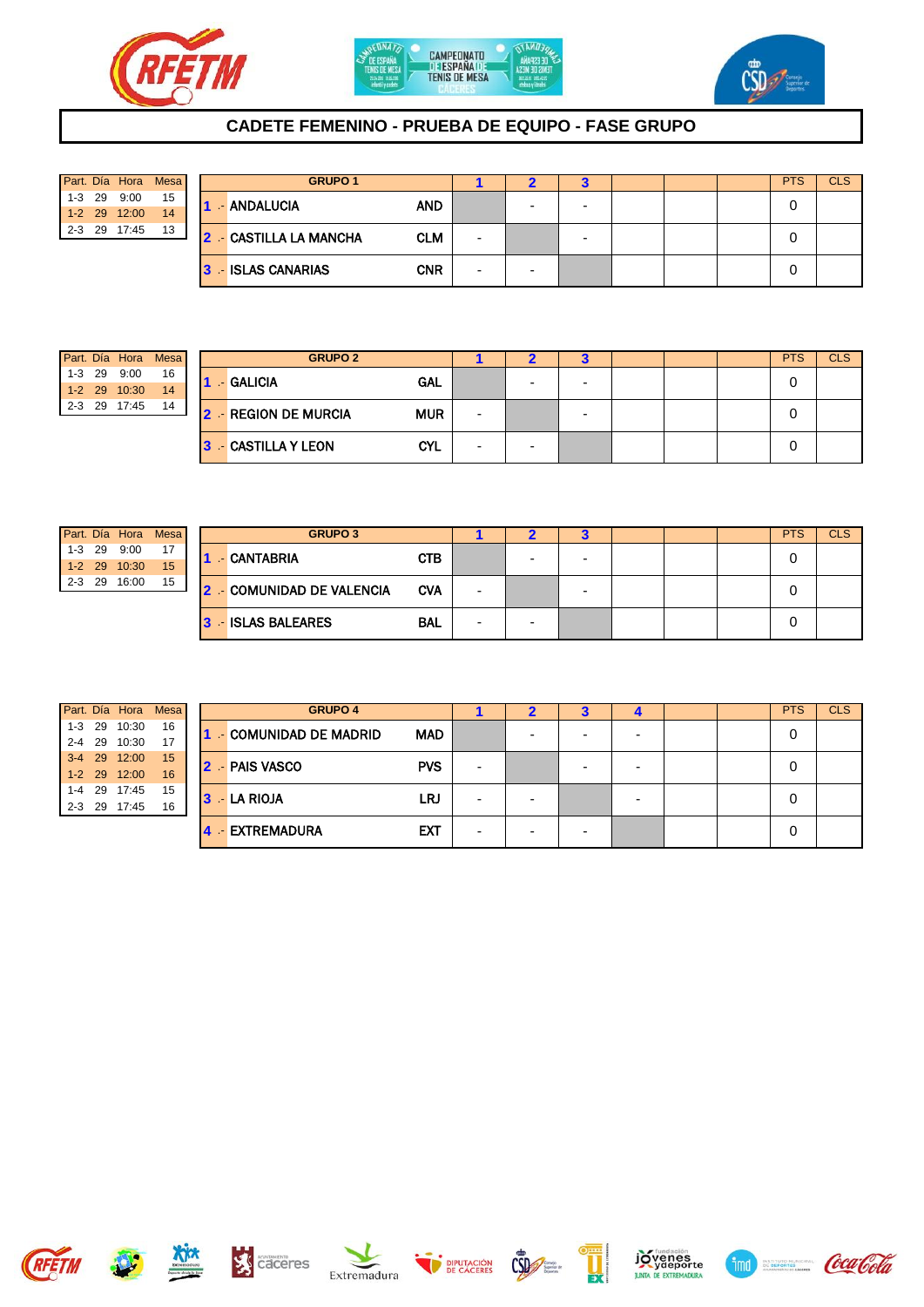





## **INFANTIL MASCULINO - PRUEBA DE EQUIPO - FASE FINAL**



















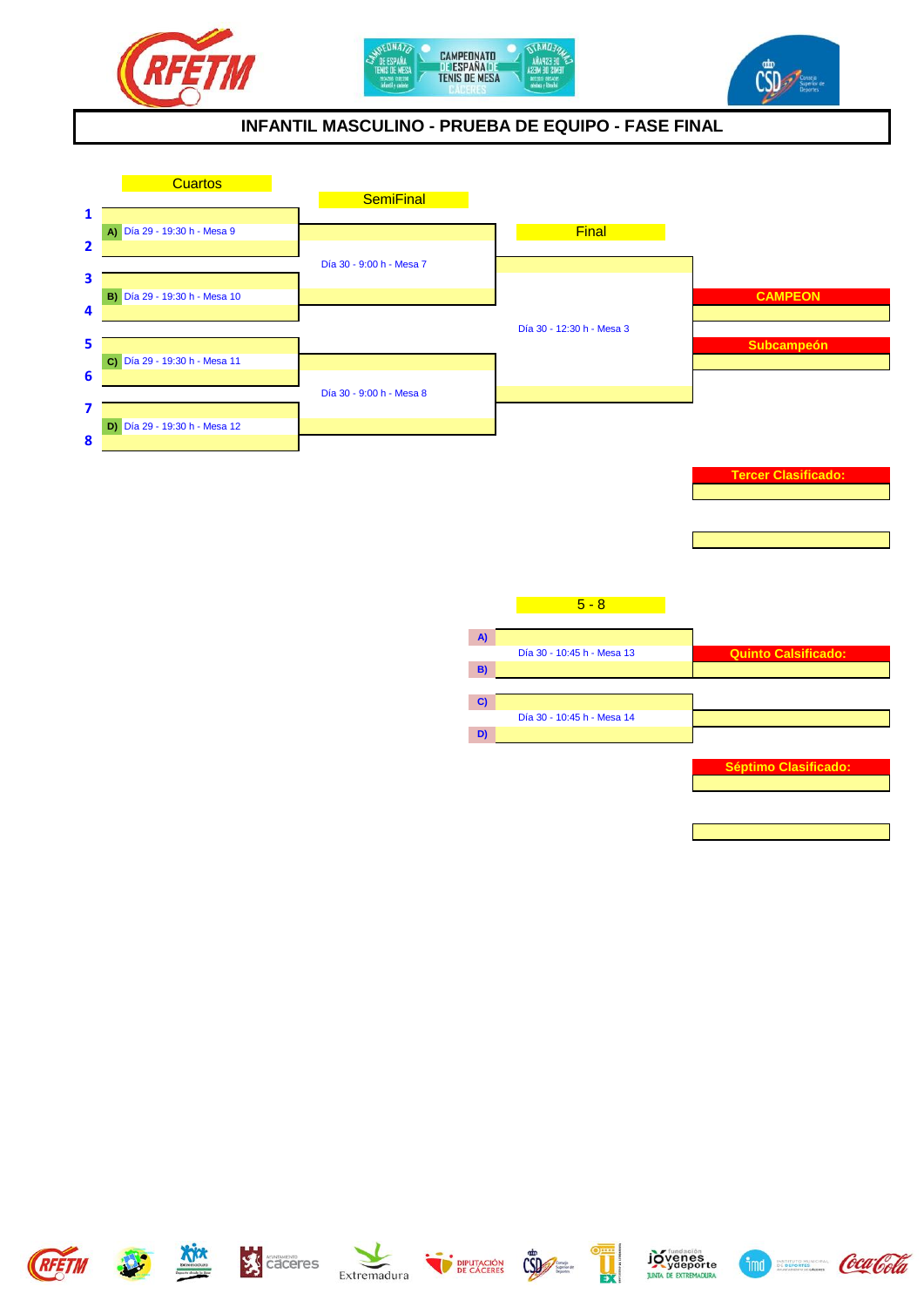





#### **INFANTIL MASCULINO - PRUEBA DE EQUIPO - FASE CONSOLACION**



















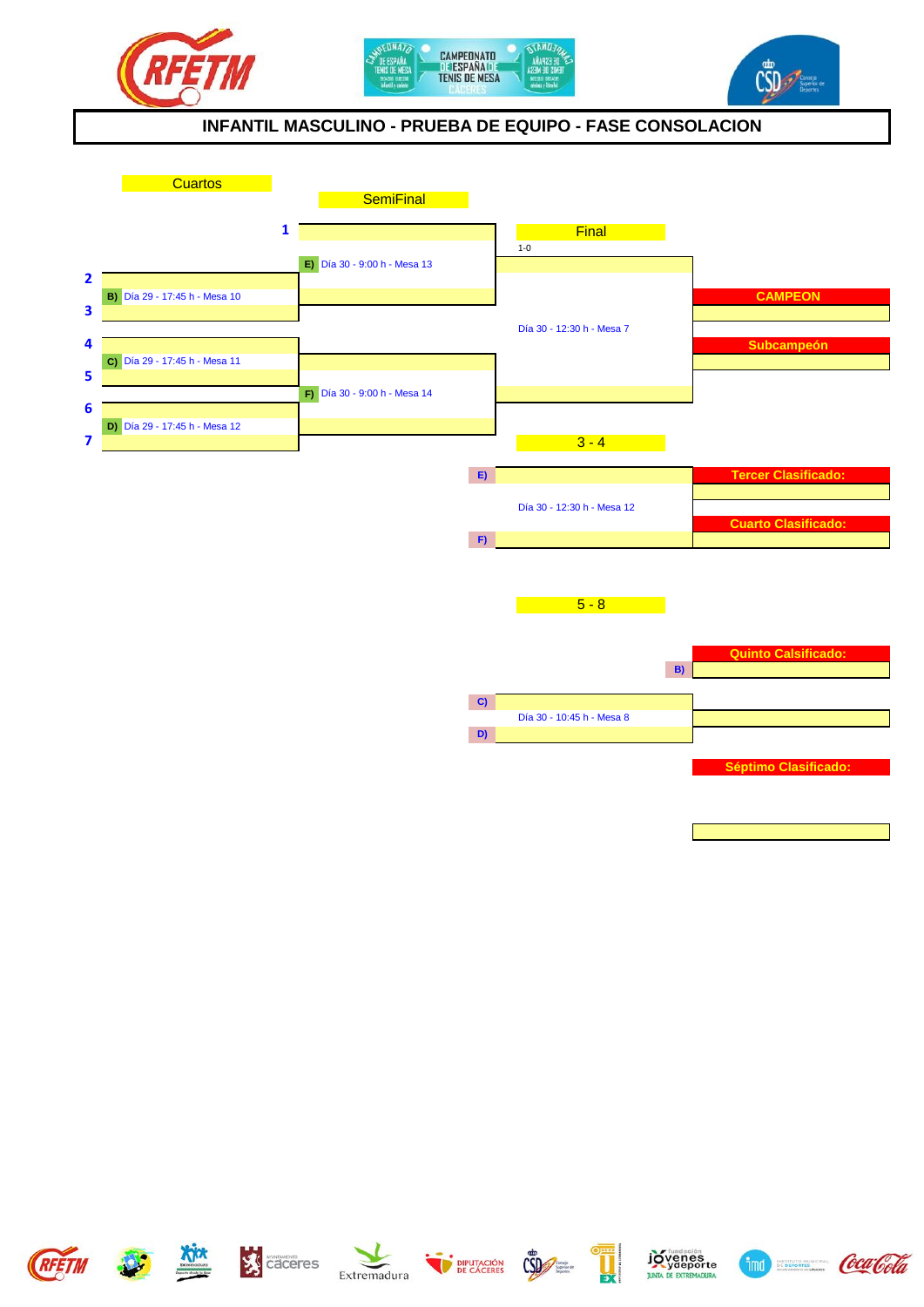





## **INFANTIL FEMENINO - PRUEBA DE EQUIPO - FASE FINAL**



















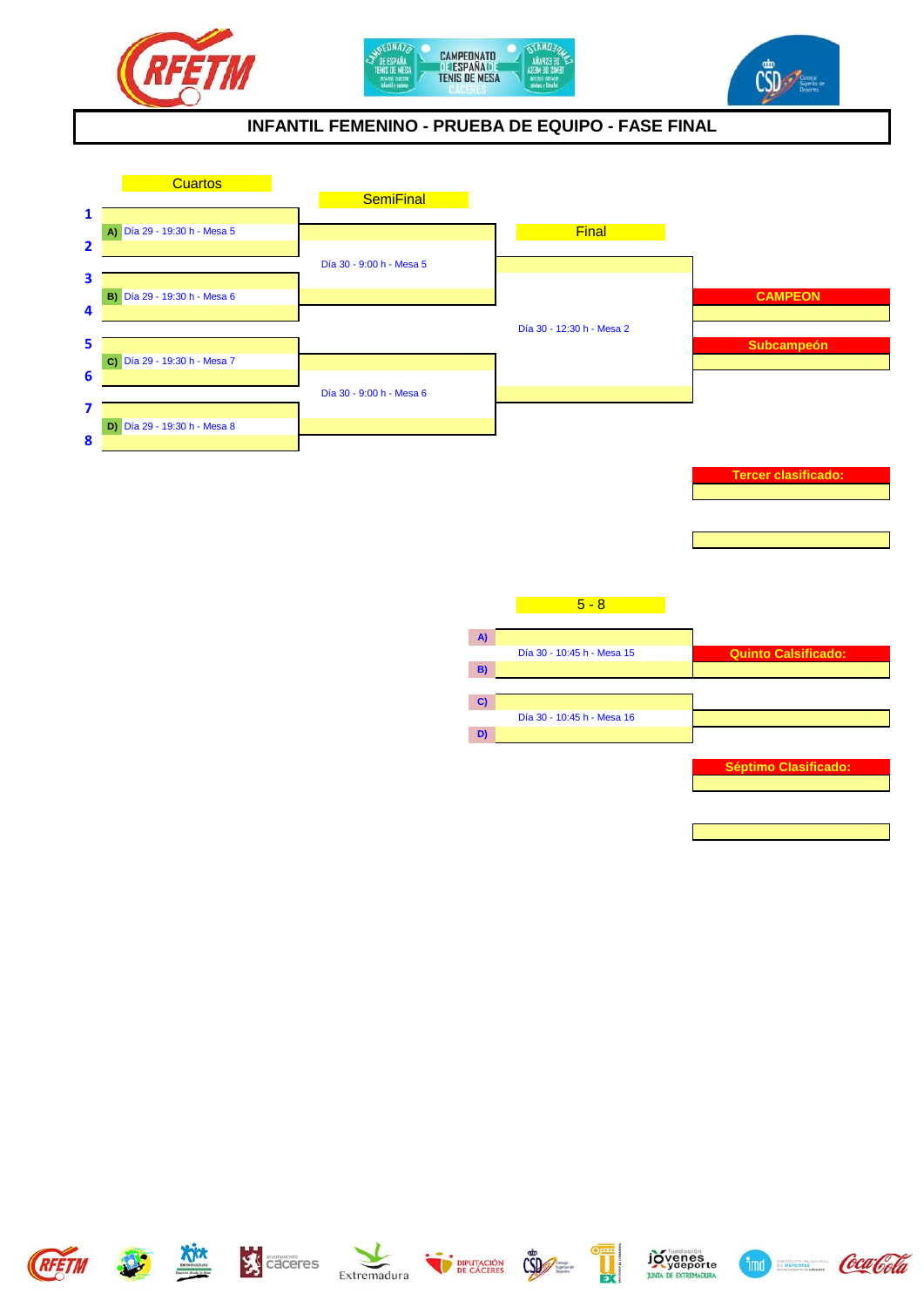





#### **INFANTIL FEMENINO - PRUEBA DE EQUIPO - FASE CONSOLACION**



**Quinto Calsificado:**

**B)**

**C)**

















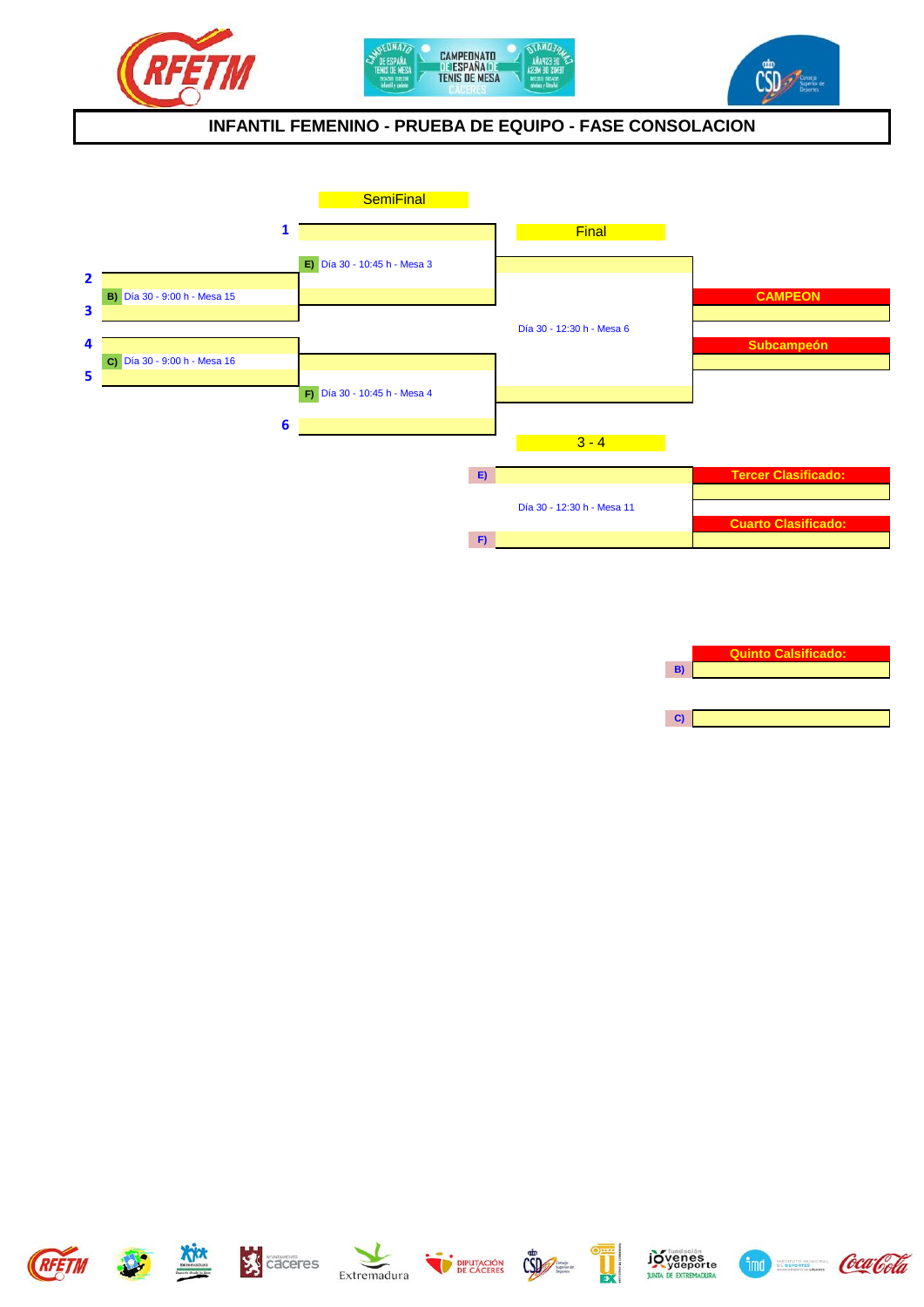





## **CADETE MASCULINO - PRUEBA DE EQUIPO - FASE FINAL**



















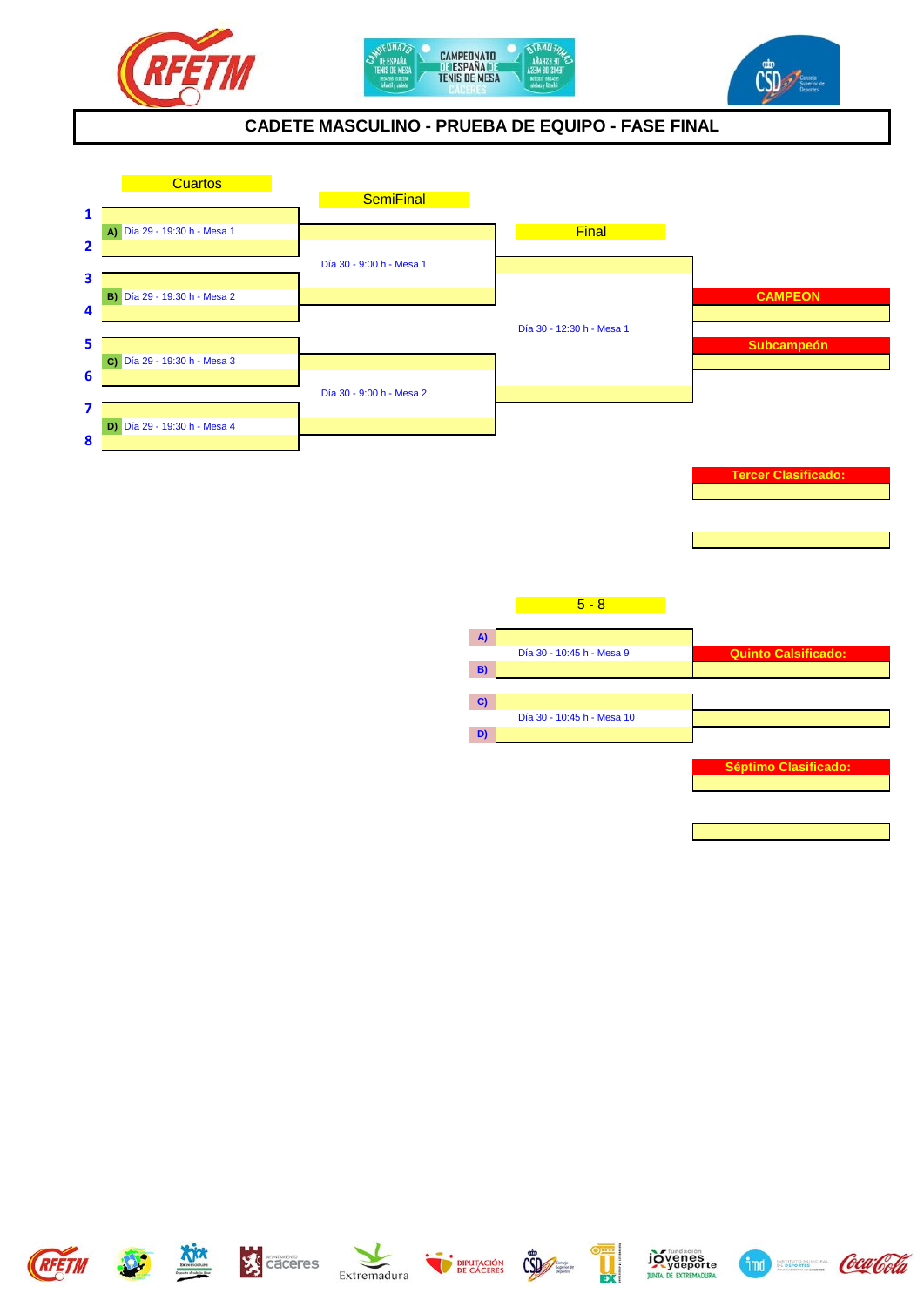





### **CADETE MASCULINO - PRUEBA DE EQUIPO - FASE CONSOLACION**



















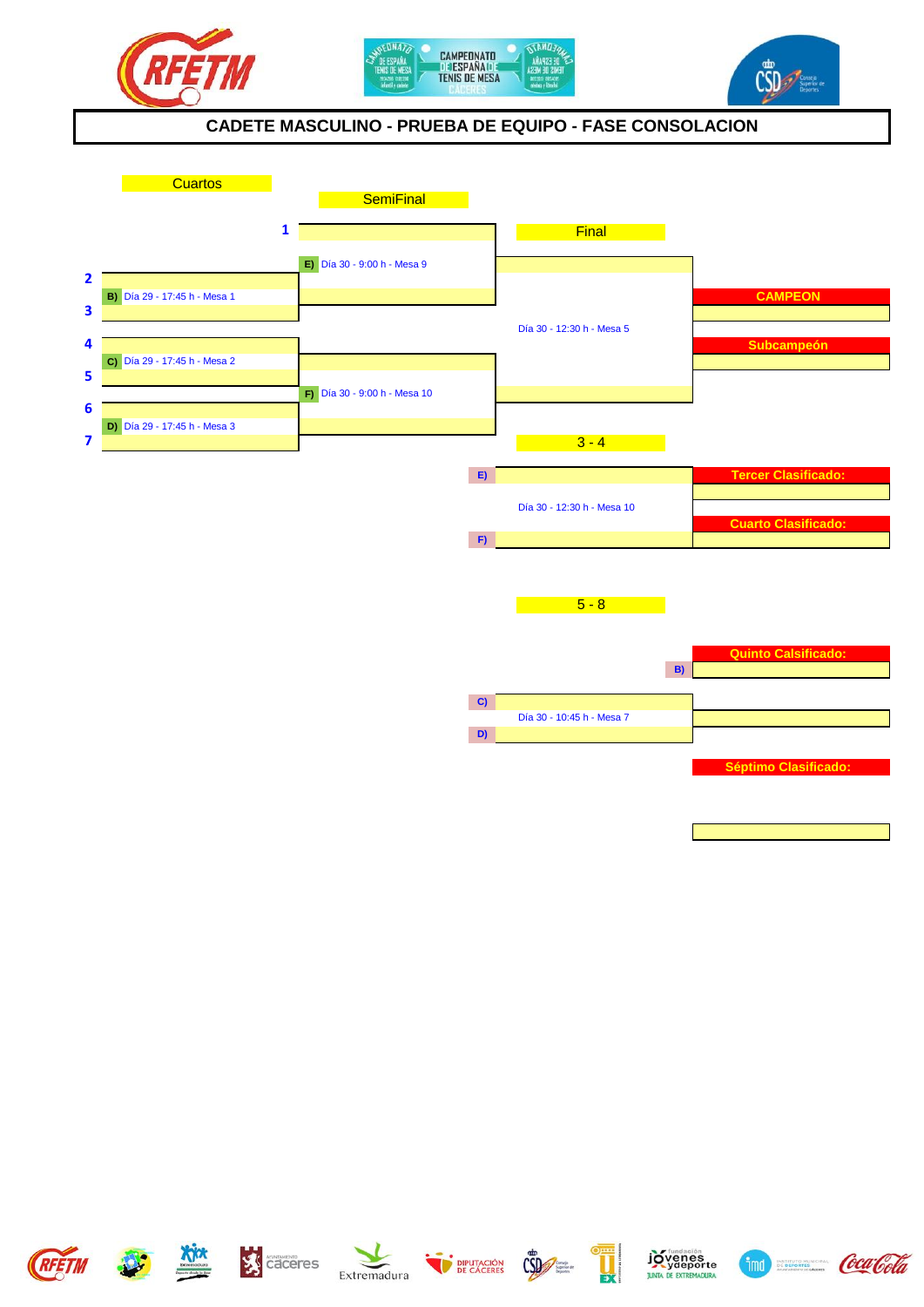





## **CADETE FEMENINO - PRUEBA DE EQUIPO - FASE FINAL**